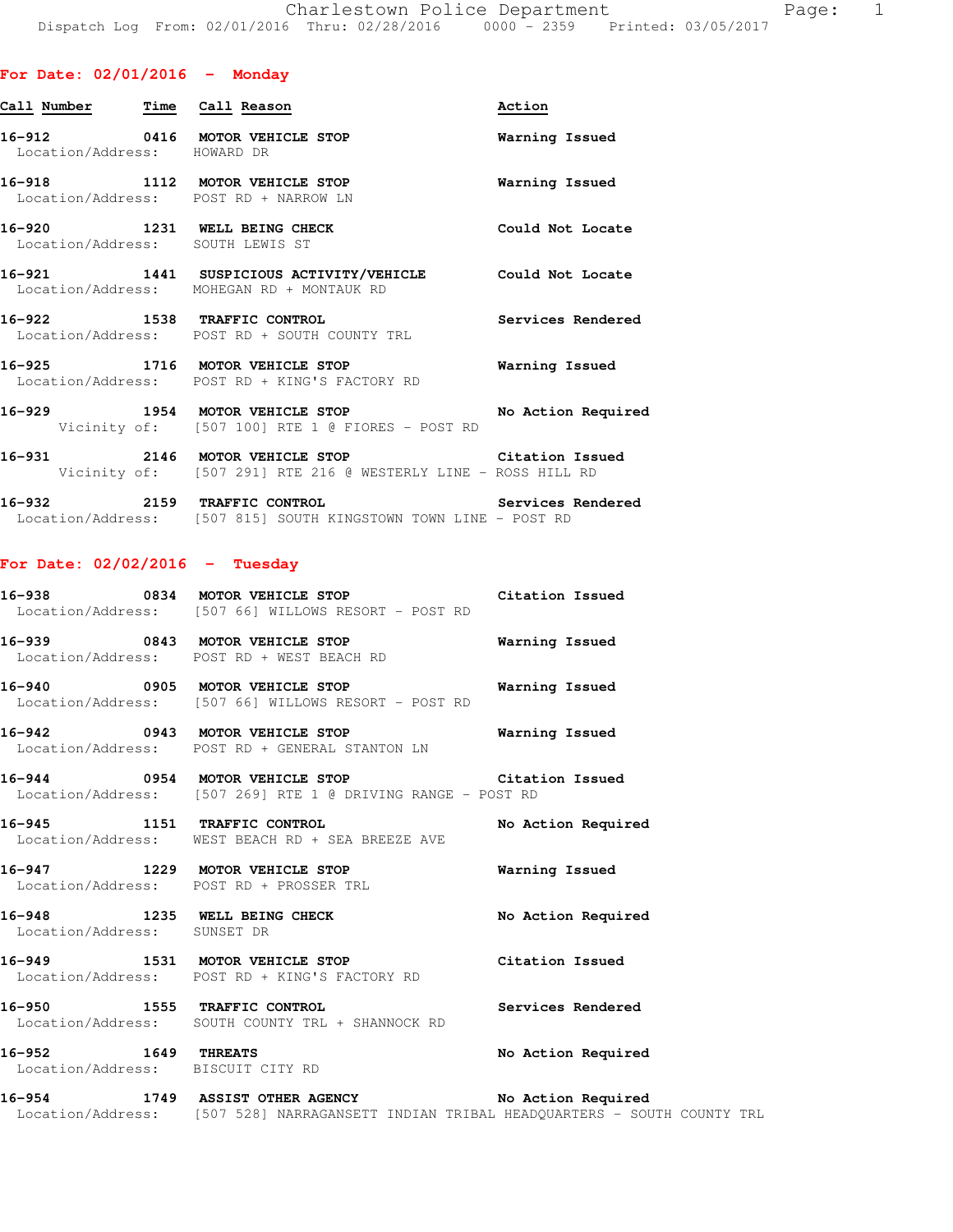|                                 |                                                                                                                                                                                                                                                                      | Charlestown Police Department<br>Page: 2<br>Dispatch Log From: 02/01/2016 Thru: 02/28/2016 0000 <sup>-</sup> 2359 Printed: 03/05/2017 |
|---------------------------------|----------------------------------------------------------------------------------------------------------------------------------------------------------------------------------------------------------------------------------------------------------------------|---------------------------------------------------------------------------------------------------------------------------------------|
|                                 | 16-955 1749 ASSIST OTHER POLICE DEPT Services Rendered                                                                                                                                                                                                               | Location/Address: [507 528] NARRAGANSETT INDIAN TRIBAL HEADQUARTERS - SOUTH COUNTY TRL                                                |
|                                 | 16-957 1755 MOTOR VEHICLE STOP 16-957 Warning Issued<br>Location/Address: [507 261] RTE 1 @ STATE GARAGE - POST RD                                                                                                                                                   |                                                                                                                                       |
|                                 | 16-958 1813 MISSING PERSON<br>Location/Address: SCAPA FLOW RD<br>Refer To Incident: 16-42-OF                                                                                                                                                                         | Report Taken                                                                                                                          |
|                                 | 16-959 1913 MOTOR VEHICLE STOP Citation Issued<br>Location/Address: [507 261] RTE 1 @ STATE GARAGE - POST RD                                                                                                                                                         |                                                                                                                                       |
|                                 | 16-960 1937 SUSPICIOUS ACTIVITY/VEHICLE Investigated<br>Location/Address: KING'S FACTORY RD                                                                                                                                                                          |                                                                                                                                       |
| Location/Address: ROSS HILL RD  | 16-961 2115 SUSPICIOUS ACTIVITY/VEHICLE Investigated                                                                                                                                                                                                                 |                                                                                                                                       |
| Location/Address: ROSS HILL RD  | 16-962 2141 ASSIST OTHER POLICE DEPT Arrest (s) Made<br>Refer To Arrest: 16-11-AR<br>Arrest: BASCOM, DANIEL S<br>Address: 81 ROSS HILL RD CHARLESTOWN, RI<br>Age: 29<br>Charges: RECK. DRIVE/DRAG RACING/ELUDING POLICE-1ST OFF<br>RESISTING LEGAL OR ILLEGAL ARREST |                                                                                                                                       |
|                                 | 16-963 2347 MOTOR VEHICLE STOP<br>Location/Address: POST RD + FALCONE LN                                                                                                                                                                                             | Warning Issued                                                                                                                        |
|                                 | 16-964 2355 MOTOR VEHICLE STOP<br>Location/Address: POST RD + GENERAL STANTON LN                                                                                                                                                                                     | <b>Warning Issued</b>                                                                                                                 |
|                                 | For Date: $02/03/2016$ - Wednesday                                                                                                                                                                                                                                   |                                                                                                                                       |
|                                 | 16-966 0010 MOTOR VEHICLE STOP Citation Issued<br>Location/Address: [507 100] RTE 1 @ FIORES - POST RD                                                                                                                                                               |                                                                                                                                       |
|                                 | 16-967 0023 MOTOR VEHICLE STOP<br>Location/Address: POST RD + SOUTH COUNTY TRL                                                                                                                                                                                       | Citation Issued                                                                                                                       |
|                                 | 16-973 0220 ALARM, BURGLAR BURGER Building Checked/Secured<br>Location/Address: [507 364] CROTTY AND SONS AUTO BODY - SOUTH COUNTY TRL                                                                                                                               |                                                                                                                                       |
|                                 | 16-977 0655 MVA - Minor<br>Location/Address: MATUNUCK SCHOOLHOUSE RD + NARROW LN<br>Refer To Accident: 16-16-AC                                                                                                                                                      | Report Taken                                                                                                                          |
|                                 | 16-980 		 0935 SUSPICIOUS ACTIVITY/VEHICLE Services Rendered<br>Location/Address: POST RD + FALCONE LN                                                                                                                                                               |                                                                                                                                       |
|                                 | 16-982 1004 FOUND/LOST PROPERTY Could Not Locate<br>Vicinity of: KLONDIKE RD                                                                                                                                                                                         |                                                                                                                                       |
| 16-983 1022 COMPLAINT           | Location/Address: [507 263] RTE 1 @ TOURIST INFO - POST RD                                                                                                                                                                                                           | Could Not Locate                                                                                                                      |
| 16-987 1555 DISABLED MV         | Location/Address: OLD POST RD + GENWOOD DR                                                                                                                                                                                                                           | Services Rendered                                                                                                                     |
|                                 | 16-990 1720 MVA - W/Injury/Fluid/Hazard Report Taken<br>Location/Address: SOUTH COUNTY TRL + NARROW LN<br>Refer To Accident: 16-17-AC                                                                                                                                |                                                                                                                                       |
| Location/Address: EAST BEACH RD | 16-991 1747 SUSPICIOUS ACTIVITY/VEHICLE Investigated                                                                                                                                                                                                                 |                                                                                                                                       |
|                                 | 16-992 2007 ALARM, BURGLAR<br>Location/Address: [507 604] BESTWAY GAS STATION - POST RD                                                                                                                                                                              | Building Checked/Secured                                                                                                              |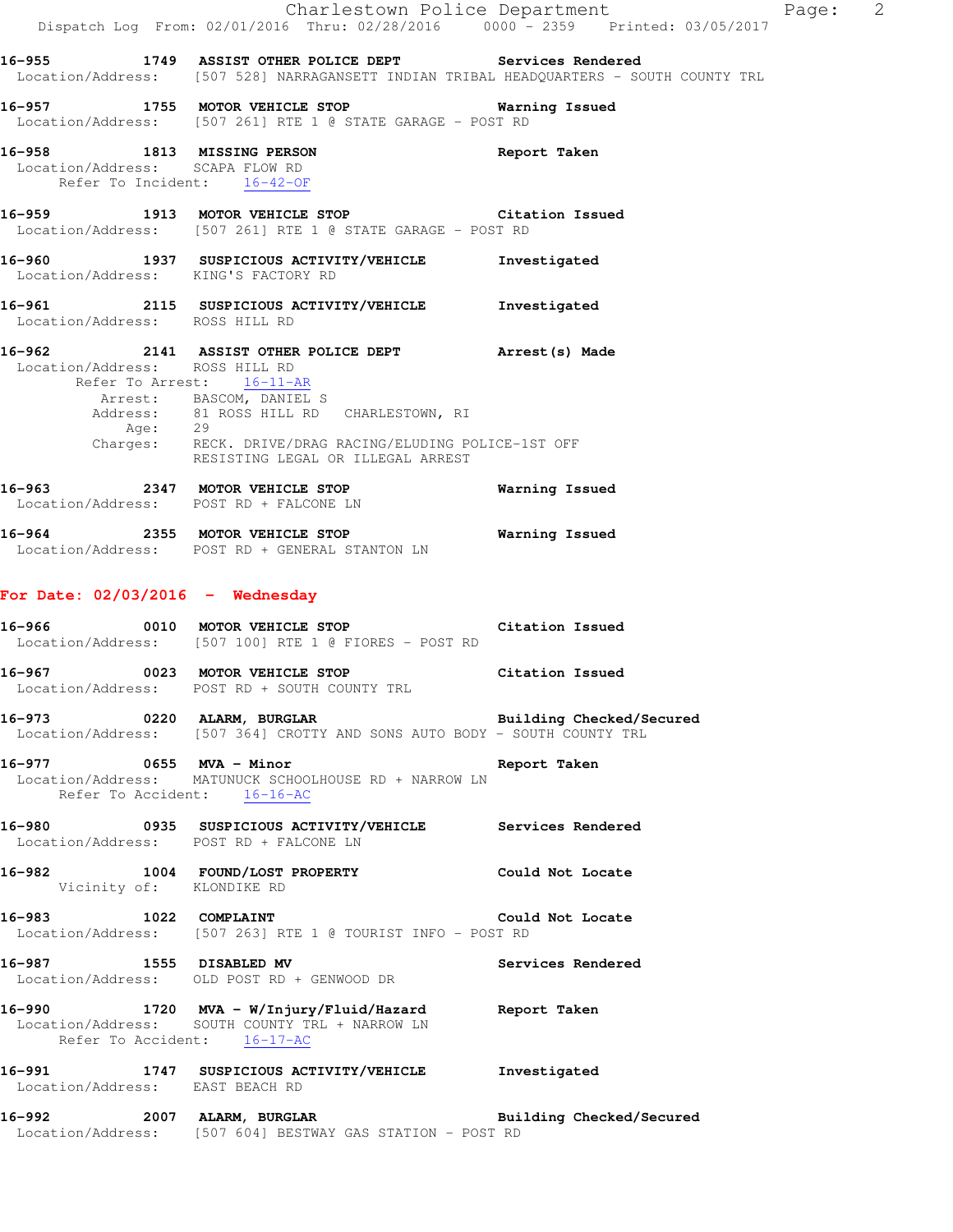# **For Date: 02/04/2016 - Thursday**

|                                                          | 16-998 0122 ANIMAL COMPLAINT Services Rendered<br>Location/Address: BISCUIT CITY RD                               |                   |
|----------------------------------------------------------|-------------------------------------------------------------------------------------------------------------------|-------------------|
|                                                          | 16-1002 0537 TRAFFIC CONTROL Services Rendered<br>Location/Address: [507 226] QUONOCHONTAUG GRANGE - POST RD      |                   |
| 16-1007 1031 DISABLED MV<br>Location/Address: HOXSIE AVE |                                                                                                                   | Investigated      |
|                                                          | 16-1008 1047 MOTOR VEHICLE STOP 60 Citation Issued<br>Location/Address: [507 269] RTE 1 @ DRIVING RANGE - POST RD |                   |
|                                                          | 16-1011 1254 MOTOR VEHICLE STOP <b>Warning Issued</b><br>Location/Address: POST RD + SOUTH COUNTY TRL             |                   |
| Location/Address: CENTER ST                              | 16-1014 1413 EMBEZZELMENT/FRAUD/FORGERY Investigated<br>Refer To Incident: 16-43-OF                               |                   |
|                                                          | 16-1017 1614 MOTOR VEHICLE STOP 16 Warning Issued<br>Location/Address: SOUTH COUNTY TRL + POST RD                 |                   |
|                                                          | 16-1018 1637 TRAFFIC CONTROL<br>Location/Address: POST RD + PROSSER TRL                                           | Services Rendered |
|                                                          | 16-1020 1748 TRAFFIC CONTROL<br>Location/Address: POST RD + EAST BEACH RD                                         | Services Rendered |
|                                                          | 16-1021 1749 MOTOR VEHICLE STOP<br>Location/Address: POST RD + SCHOOLHOUSE POND RD                                | Warning Issued    |
|                                                          | 16-1022 1800 MOTOR VEHICLE STOP<br>Location/Address: POST RD + PROSSER TRL                                        | Warning Issued    |
|                                                          | 16-1023 1804 DISABLED MV<br>Location/Address: NARROW LN + POST RD                                                 | Services Rendered |

# **For Date: 02/05/2016 - Friday**

| Location/Address: POST RD       | 16-1034 0908 MOTOR VEHICLE COMPLAINT                                                                        | Investigated          |
|---------------------------------|-------------------------------------------------------------------------------------------------------------|-----------------------|
|                                 | 16-1037 1011 ROAD HAZARD/OBSTRUCTION<br>Location/Address: CAROLINA BACK RD                                  | <b>Removed Hazard</b> |
| Location/Address: OLD MILL RD   | 16-1040 1114 ROAD HAZARD/OBSTRUCTION Removed Hazard                                                         |                       |
| Location/Address: POND SHORE DR | 16-1041 1120 ROAD HAZARD/OBSTRUCTION Services Rendered                                                      |                       |
|                                 | 16-1042 1328 ROAD HAZARD/OBSTRUCTION<br>Location/Address: ROSS HILL RD + POST RD                            | Removed Hazard        |
| Location/Address: OLD COACH RD  | 16-1043 1328 ROAD HAZARD/OBSTRUCTION                                                                        | Removed Hazard        |
| Location/Address: HAZEN ST      | 16-1044 1334 ROAD HAZARD/OBSTRUCTION                                                                        | Investigated          |
|                                 | 16-1045 1427 ASSIST OTHER AGENCY<br>Location/Address: [507 642] CHARLESTOWN POLICE DEPARTMENT - OLD POST RD | Investigated          |
|                                 | 16-1046   1448   MVA - W/Injury/Fluid/Hazard<br>Location/Address: ALTON CAROLINA RD                         | Investigated          |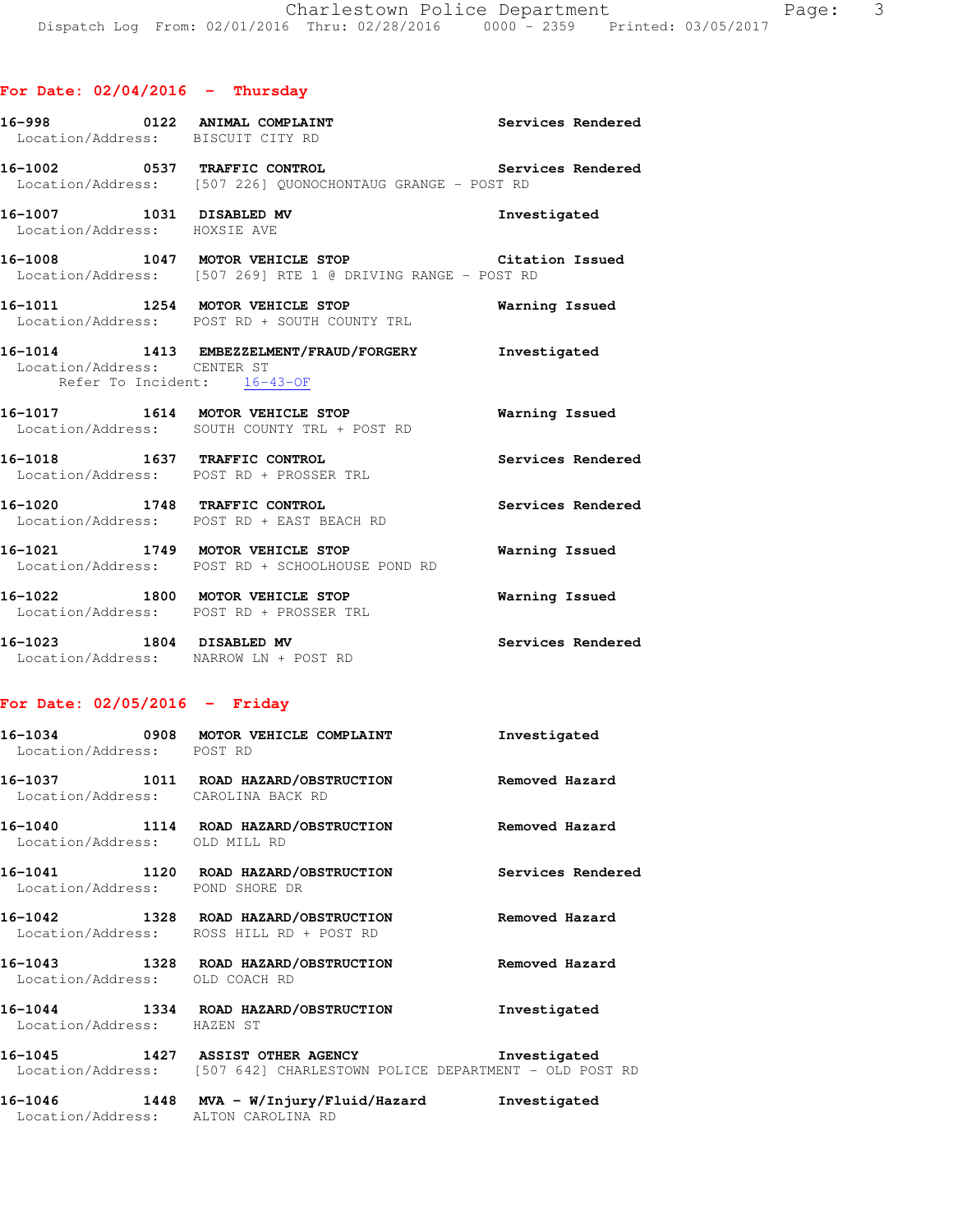|  |  | Charlestown Police Department                                                    |  | Page: | 4 |
|--|--|----------------------------------------------------------------------------------|--|-------|---|
|  |  | Dispatch Log From: 02/01/2016 Thru: 02/28/2016  0000 - 2359  Printed: 03/05/2017 |  |       |   |

**16-1048 1522 ROAD HAZARD/OBSTRUCTION Removed Hazard**  Location/Address: [507 83] MEADOW BROOK INN - CAROLINA BACK RD

**16-1049 1543 FIRE, BRUSH Investigated**  Location/Address: BUCKEYE BROOK RD **16-1050 1550 ASSIST OTHER AGENCY Investigated**  Location/Address: RADIO TOWER - CAROLINA BACK RD **16-1051 1605 DISABLED MV Removed Hazard**  Location/Address: SOUTH COUNTY TRL + CAROLINA BACK RD **16-1052 1623 FIRE, OTHER Could Not Locate**  Location/Address: CAROLINA BACK RD **16-1053 1808 SUSPICIOUS ACTIVITY/VEHICLE Investigated**  Location/Address: SHANNOCK RD + SOUTH COUNTY TRL **16-1055 1933 FIRE, OTHER Investigated**  Location/Address: TIMBER RIDGE RD **16-1059 2040 DISABLED MV Removed Hazard**  Location/Address: POST RD + FALCONE LN **16-1060 2041 ROAD HAZARD/OBSTRUCTION Unfounded** 

Location/Address: [507 45] RIPPY'S LIQUOR MART - SOUTH COUNTY TRL

**16-1061 2054 TRANSPORT No Action Required**  Location/Address: [507 275] RTE 1 @ WESTERLY LINE - POST RD

**16-1062 2059 MOTOR VEHICLE STOP Citation Issued**  Location: RTE 1 @ DUNKIN DONUTS

**16-1064 2124 ROAD HAZARD/OBSTRUCTION Removed Hazard**  Location/Address: CAROLINA BACK RD

**16-1065 2136 ROAD HAZARD/OBSTRUCTION Removed Hazard**  Location/Address: SOUTH COUNTY TRL + NEW BISCUIT CITY RD

#### **For Date: 02/06/2016 - Saturday**

**16-1074 0103 DOMESTIC/Assault/Diso/Other Unfounded**  Location/Address: COLUMBIA HEIGHTS RD + SHANNOCK RD

**16-1075 0115 ASSIST OTHER POLICE DEPT Could Not Locate**  Location/Address: LAKESIDE DR

**16-1079 1012 FOLLOW-UP INVESTIGATION Investigated**  Location/Address: [507 642] CHARLESTOWN POLICE DEPARTMENT - OLD POST RD

**16-1080 1031 ASSIST OTHER AGENCY Services Rendered**  Location/Address: POST RD + ROSS HILL RD

**16-1081 1221 POLICE INFORMATION Taken/Refered to Other A**  Location/Address: KLONDIKE RD + BURLINGAME STATE PARK RD

**16-1084 1338 FOLLOW-UP INVESTIGATION Investigated**  Location/Address: [507 642] CHARLESTOWN POLICE DEPARTMENT - OLD POST RD

**16-1087 1447 DISTURBANCE/Music/Noise Investigated**  Location/Address: [507 377] KLONDIKE QUARRIES - KLONDIKE RD

**16-1090 1629 SUSPICIOUS ACTIVITY/VEHICLE Services Rendered**  Location/Address: [507 544] CHARLESTOWN EARLY LEARNING CENTER - OLD POST RD

**16-1092 1656 MOTOR VEHICLE STOP Citation Issued**  Location/Address: [507 373] CROSS MILLS LIBRARY - OLD POST RD

**16-1093 1704 MOTOR VEHICLE STOP No Action Required**  Location/Address: POST RD + BEND RD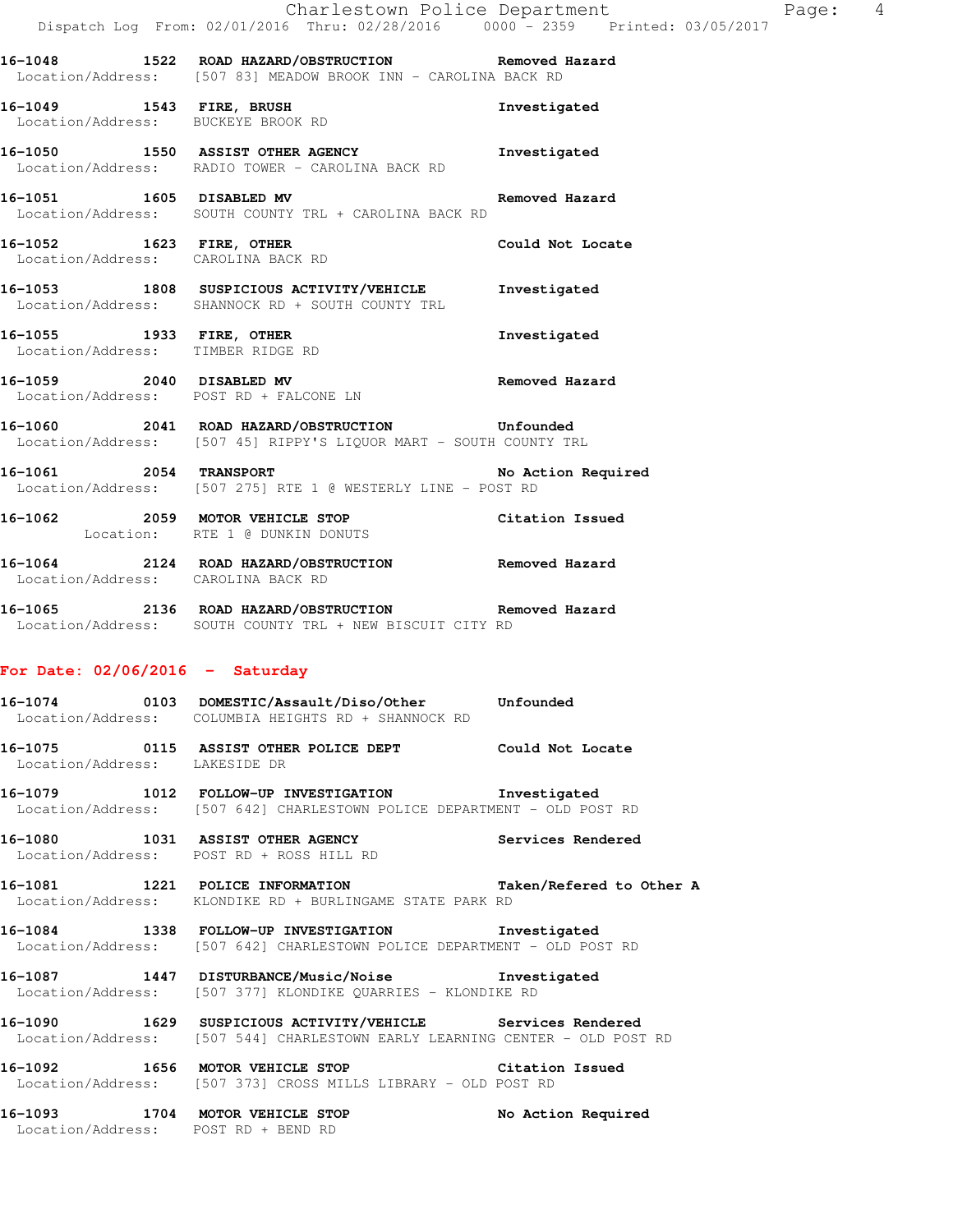|                                 | 16-1094 1710 MOTOR VEHICLE STOP No Action Required<br>Location/Address: POST RD + PROSSER TRL                                |                          |
|---------------------------------|------------------------------------------------------------------------------------------------------------------------------|--------------------------|
|                                 | 16-1096 1734 MOTOR VEHICLE STOP<br>Location/Address: POST RD + EAST BEACH RD                                                 | Citation Issued          |
|                                 | 16-1097 1906 WELL BEING CHECK<br>Location/Address: STILL WATER RD                                                            | No Action Required       |
| Location/Address: RIDGEWOOD RD  | 16-1098 1930 BURGLARY (B & E)<br>Refer To Incident: 16-44-OF                                                                 | Report Taken             |
|                                 | 16-1099 1957 ROAD HAZARD/OBSTRUCTION Could Not Locate<br>Location/Address: POST RD + BEND RD                                 |                          |
| 16-1100 2039 HOUSE CHECK        | Location/Address: RIDGEWOOD RD                                                                                               | Building Checked/Secured |
| For Date: $02/07/2016$ - Sunday |                                                                                                                              |                          |
|                                 | 16-1107 0200 POLICE INFORMATION Services Rendered<br>Location/Address: [507 642] CHARLESTOWN POLICE DEPARTMENT - OLD POST RD |                          |
|                                 | Location/Address: [507 642] CHARLESTOWN POLICE DEPARTMENT - OLD POST RD                                                      |                          |
|                                 | 16-1116 1301 FIRE, OTHER<br>Location/Address: SHUMANKANUC HILL RD                                                            | Investigated             |
| Location/Address: OLD FARM WAY  | 16-1119 1444 SUSPICIOUS ACTIVITY/VEHICLE Investigated                                                                        |                          |
|                                 | 16-1121 1629 MOTOR VEHICLE STOP 10 Warning Issued<br>Location/Address: [507 261] RTE 1 @ STATE GARAGE - POST RD              |                          |
|                                 | 16-1122 1648 MOTOR VEHICLE STOP Warning Issued<br>Location/Address: [507 275] RTE 1 @ WESTERLY LINE - POST RD                |                          |
|                                 | 16-1124 1728 MOTOR VEHICLE STOP<br>Location/Address: [507 261] RTE 1 @ STATE GARAGE - POST RD                                | No Action Required       |
|                                 | 16-1125 1729 WELL BEING CHECK Services Rendered<br>Location/Address: TOCKWOTTEN COVE RD                                      |                          |
|                                 | 16-1131 2024 MOTOR VEHICLE STOP<br>Location/Address: [507 100] RTE 1 @ FIORES - POST RD                                      | Warning Issued           |
|                                 | 16-1132 2035 SUSPICIOUS ACTIVITY/VEHICLE Investigated<br>Vicinity of: ARNOLDA ROUND RD                                       |                          |
| Location/Address: MEADOW LN     | 16-1135 2328 ASSIST OTHER POLICE DEPT Services Rendered                                                                      |                          |
| For Date: $02/08/2016$ - Monday |                                                                                                                              |                          |
| Location/Address: ROSS HILL RD  | 16-1137 			 0229 ROAD HAZARD/OBSTRUCTION 			 Removed Hazard                                                                  |                          |
|                                 | 16-1140 0304 ALARM, BURGLAR<br>Location/Address: WEST SPRUCE ST                                                              | Building Checked/Secured |
|                                 | 16-1141 0323 ALARM, BURGLAR<br>Location/Address: [507 254] GALAPAGOS COLLECTION - OLD POST RD                                | Building Checked/Secured |
|                                 | 16-1144 0745 ROAD HAZARD/OBSTRUCTION Taken/Refered to Other A                                                                |                          |

Location/Address: TIMBER RIDGE RD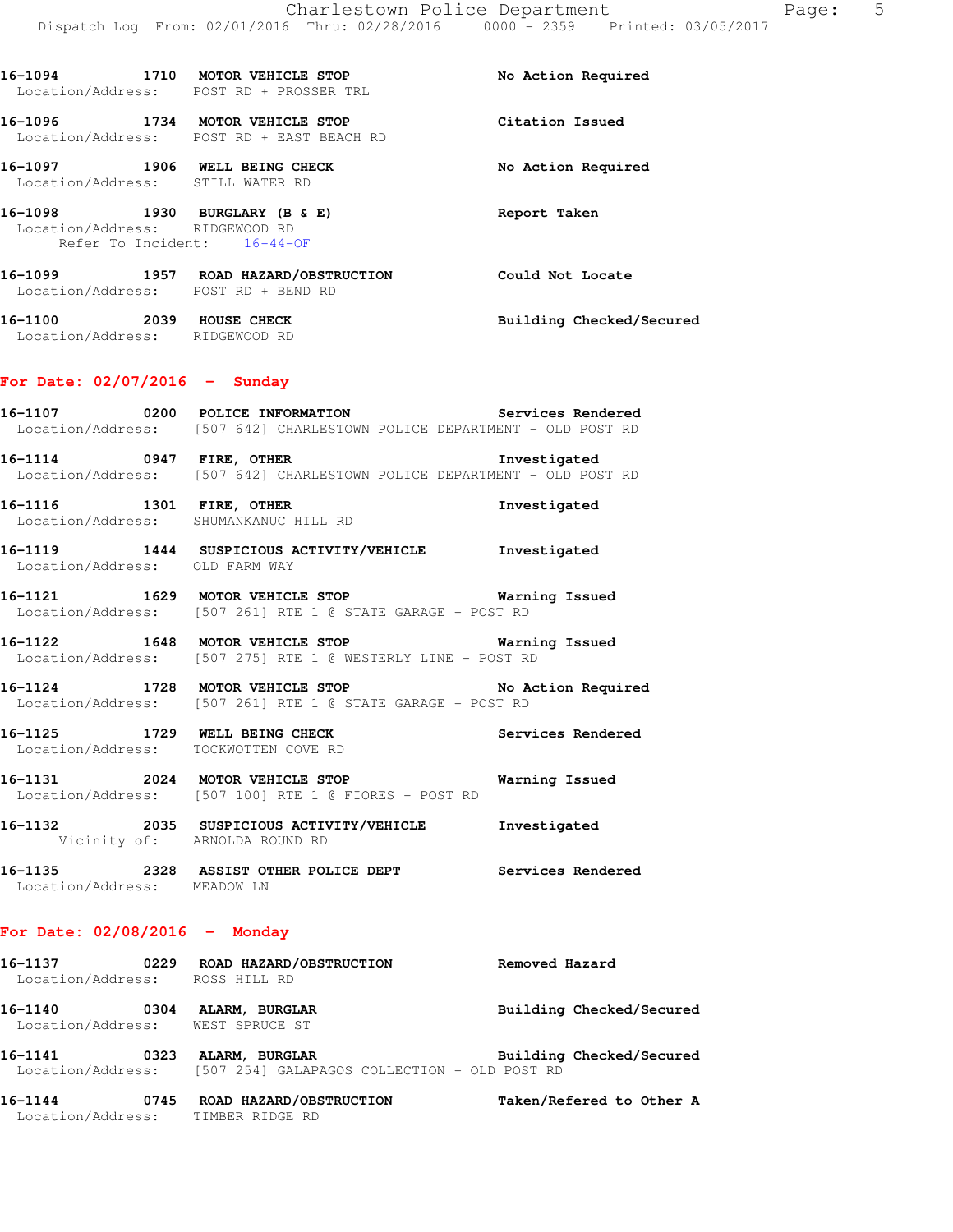| 16-1145 0805 ROAD HAZARD/OBSTRUCTION Removed Hazard<br>Location/Address: PROSSER TRL<br>Report Taken<br>Location/Address: KLONDIKE RD<br>Refer To Accident: 16-18-AC<br>Services Rendered<br>Location/Address: NARROW LN<br>Location/Address: NARROW LN<br>Refer To Incident: 16-46-OF<br>Location/Address: [507 552] OLD COACH RD<br>Services Rendered<br>Location/Address: OLD COACH RD<br>Investigated<br>Refer To Incident: 16-45-OF<br>Services Rendered<br>Services Rendered<br>Location/Address: KLONDIKE RD<br>Building Checked/Secured<br>Investigated                                                                                                                                                                                 |  | Dispatch Log From: 02/01/2016 Thru: 02/28/2016   0000 - 2359   Printed: 03/ | ∸ |
|-------------------------------------------------------------------------------------------------------------------------------------------------------------------------------------------------------------------------------------------------------------------------------------------------------------------------------------------------------------------------------------------------------------------------------------------------------------------------------------------------------------------------------------------------------------------------------------------------------------------------------------------------------------------------------------------------------------------------------------------------|--|-----------------------------------------------------------------------------|---|
| 16-1146 0848 MVA - Minor<br>16-1149 1126 VANDALISM<br>16-1150 1219 FOLLOW-UP INVESTIGATION Investigated<br>16-1151 1327 SUSPICIOUS ACTIVITY/VEHICLE Investigated<br>16-1152 1353 ASSIST CITIZEN<br>16-1154 1402 VANDALISM Investigate<br>Location/Address: [507 38] CHARLESTOWN POST OFFICE - OLD POST RD<br>16-1155 1652 SUSPICIOUS ACTIVITY/VEHICLE Investigated<br>Location/Address: [507 26] CHARLESTOWN BREACHWAY - CHARLESTOWN BEACH RD<br>16-1159 2119 DISABLED MV Services Remain of the Services Remain of the Services Remain of the Services Remain of the Services Remain of the Services Services Remains and Services Remains and Services Remains and Services R<br>16-1160 2131 DISABLED MV<br>For Date: $02/09/2016$ - Tuesday |  |                                                                             |   |
|                                                                                                                                                                                                                                                                                                                                                                                                                                                                                                                                                                                                                                                                                                                                                 |  |                                                                             |   |
|                                                                                                                                                                                                                                                                                                                                                                                                                                                                                                                                                                                                                                                                                                                                                 |  |                                                                             |   |
|                                                                                                                                                                                                                                                                                                                                                                                                                                                                                                                                                                                                                                                                                                                                                 |  |                                                                             |   |
|                                                                                                                                                                                                                                                                                                                                                                                                                                                                                                                                                                                                                                                                                                                                                 |  |                                                                             |   |
|                                                                                                                                                                                                                                                                                                                                                                                                                                                                                                                                                                                                                                                                                                                                                 |  |                                                                             |   |
|                                                                                                                                                                                                                                                                                                                                                                                                                                                                                                                                                                                                                                                                                                                                                 |  |                                                                             |   |
|                                                                                                                                                                                                                                                                                                                                                                                                                                                                                                                                                                                                                                                                                                                                                 |  |                                                                             |   |
|                                                                                                                                                                                                                                                                                                                                                                                                                                                                                                                                                                                                                                                                                                                                                 |  |                                                                             |   |
|                                                                                                                                                                                                                                                                                                                                                                                                                                                                                                                                                                                                                                                                                                                                                 |  |                                                                             |   |
| 16-1168 0235 ALARM, BURGLAR<br>Location/Address: [507 490] BISCUIT CITY RD<br>16-1173 0853 ASSIST OTHER AGENCY Investigated<br>Location/Address: [507 19] CHARLESTOWN ELEMENTARY SCHOOL - CAROLINA BACK RD<br> <br> 16-1174 1053 ASSIST CITIZEN                                                                                                                                                                                                                                                                                                                                                                                                                                                                                                 |  |                                                                             |   |
|                                                                                                                                                                                                                                                                                                                                                                                                                                                                                                                                                                                                                                                                                                                                                 |  |                                                                             |   |
|                                                                                                                                                                                                                                                                                                                                                                                                                                                                                                                                                                                                                                                                                                                                                 |  |                                                                             |   |
| Location/Address: CHARLESTOWN BEACH RD                                                                                                                                                                                                                                                                                                                                                                                                                                                                                                                                                                                                                                                                                                          |  |                                                                             |   |

**16-1175 1118 FOLLOW-UP INVESTIGATION Investigated**  Location/Address: AUBURN DR

**16-1179 1557 MOTOR VEHICLE STOP Warning Issued**  Location/Address: [507 271] RTE 1 @ MICHAEL'S - POST RD

**16-1181 1637 FOLLOW-UP INVESTIGATION Services Rendered**  Location/Address: RIDGEWOOD RD

16-1182 1812 HOUSE CHECK **Building Checked/Secured**  Location/Address: MOHEGAN RD **16-1184 1935 SUSPICIOUS ACTIVITY/VEHICLE No Action Required**  Location/Address: BEAVER LN **16-1186 2003 MOTOR VEHICLE STOP Warning Issued**  Location/Address: NARROW LN + ENNIS LN

**16-1187 2010 ASSIST OTHER AGENCY Services Rendered**  Location/Address: NARROW LN + OLD POST RD

# **For Date: 02/10/2016 - Wednesday**

| 16–1196           | 0658 ALARM, BURGLAR |  |  |                                     |  | <b>False Alarm</b> |  |
|-------------------|---------------------|--|--|-------------------------------------|--|--------------------|--|
| Location/Address: |                     |  |  | [507 607] RTE 1 @ BESTWAY - POST RD |  |                    |  |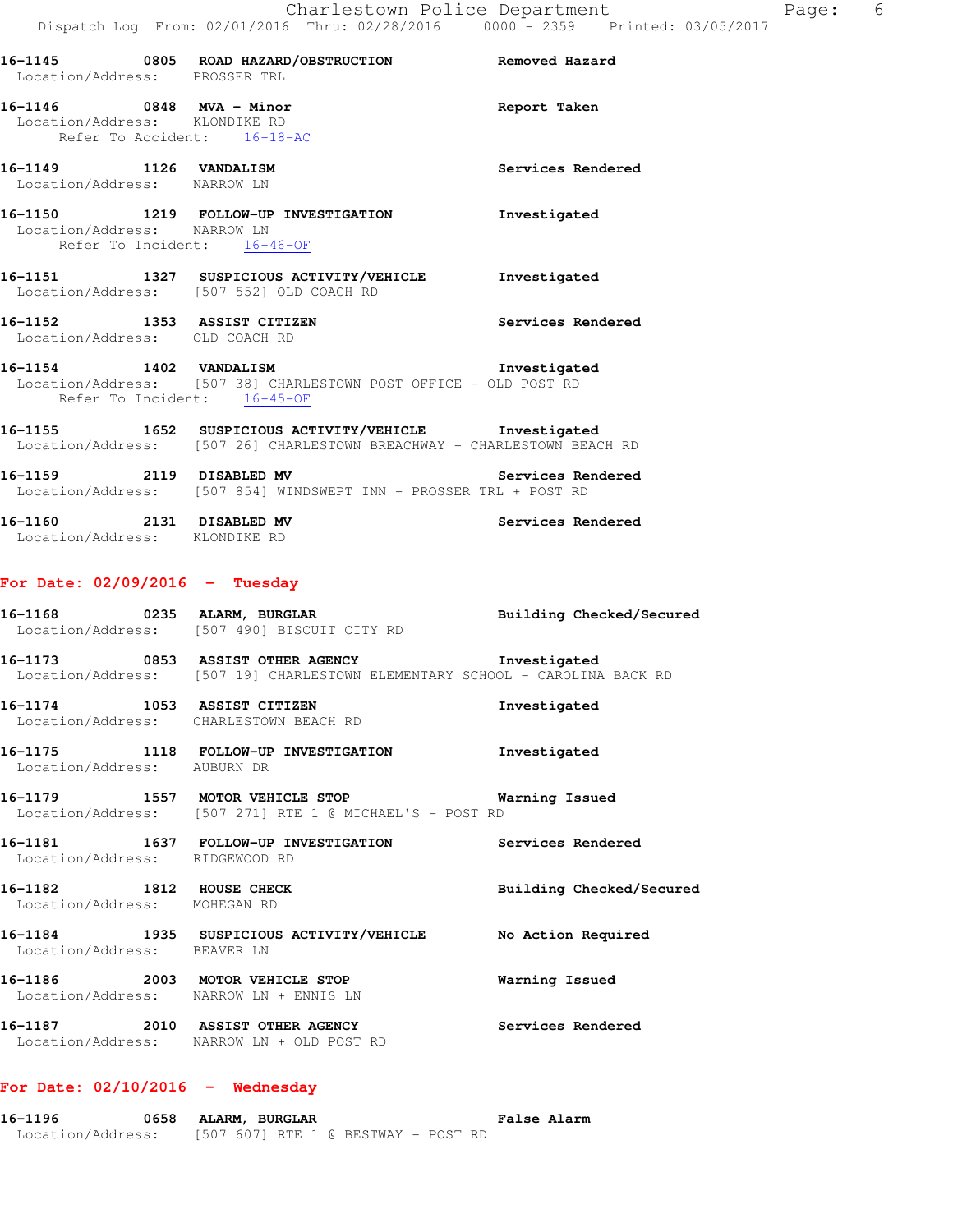**16-1197 0718 SUSPICIOUS ACTIVITY/VEHICLE Could Not Locate**  Location/Address: [507 19] CHARLESTOWN ELEMENTARY SCHOOL - CAROLINA BACK RD

- **16-1199 0933 SUSPICIOUS ACTIVITY/VEHICLE Investigated**  Location/Address: FOXTROT DR **16-1200 0945 FIRE, OTHER Services Rendered**  Location/Address: SOUTH ARNOLDA RD **16-1203 1216 FOUND/LOST PROPERTY Investigated**  Location/Address: OLD POST RD **16-1204 1220 ESCORT Services Rendered**  Location/Address: LIISA DR **16-1206 1551 FOLLOW-UP INVESTIGATION Investigated**  Location/Address: [507 3] COMPASS HARDWARE - RIDGEWOOD RD
- **16-1209 1659 TRAFFIC CONTROL Investigated**  Location/Address: POST RD + WILDFLOWER RD **16-1210 1659 SUSPICIOUS ACTIVITY/VEHICLE Investigated**
- Location/Address: BLUEBERRY LN
- **16-1214 2132 SUSPICIOUS ACTIVITY/VEHICLE Services Rendered**  Location/Address: CROSS MILLS FIRE STATION - OLD POST RD + MATUNUCK SCHOOLHOUSE RD

## **For Date: 02/11/2016 - Thursday**

- **16-1228 0914 JUVENILE OFFENSES Investigated**  Location/Address: [507 642] CHARLESTOWN POLICE DEPARTMENT - OLD POST RD Refer To Incident:  $\frac{16-48-OF}{2}$
- **16-1226 0921 JUVENILE OFFENSES Investigated**  Location/Address: [507 642] CHARLESTOWN POLICE DEPARTMENT - OLD POST RD Refer To Incident: 16-47-OF
- **16-1229 1143 ANNOYING PHONE CALLS Investigated**  Location/Address: [507 642] CHARLESTOWN POLICE DEPARTMENT - OLD POST RD Refer To Incident: 16-49-OF
- **16-1232 1353 WELL BEING CHECK Investigated**  Location/Address: MATUNUCK SCHOOLHOUSE RD
- **16-1234 1544 POLICE INFORMATION Field Interrogation**  Location/Address: [507 642] CHARLESTOWN POLICE DEPARTMENT - OLD POST RD
- **16-1237 1655 DISABLED MV Services Rendered**  Location/Address: [507 373] CROSS MILLS LIBRARY - OLD POST RD
- **16-1238 1825 ALARM, BURGLAR Building Checked/Secured**  Location/Address: [507 383] SOUTHERN WAY
- **16-1240 1933 ASSIST CITIZEN Services Rendered**  Location/Address: [507 46] WASHINGTON TRUST COMPANY - OLD POST RD
- **16-1244 2228 MOTOR VEHICLE STOP Warning Issued**  Location/Address: KING'S FACTORY RD + PROSSER TRL
- **16-1245 2300 SUSPICIOUS ACTIVITY/VEHICLE Investigated**  Location/Address: KLONDIKE RD

#### **For Date: 02/12/2016 - Friday**

| 0316 | <b>TRANSPORT</b>        | Services Rendered |
|------|-------------------------|-------------------|
|      | BIRCH RD                |                   |
| 0934 | ROAD HAZARD/OBSTRUCTION | Investigated      |
|      | Location/Address:       |                   |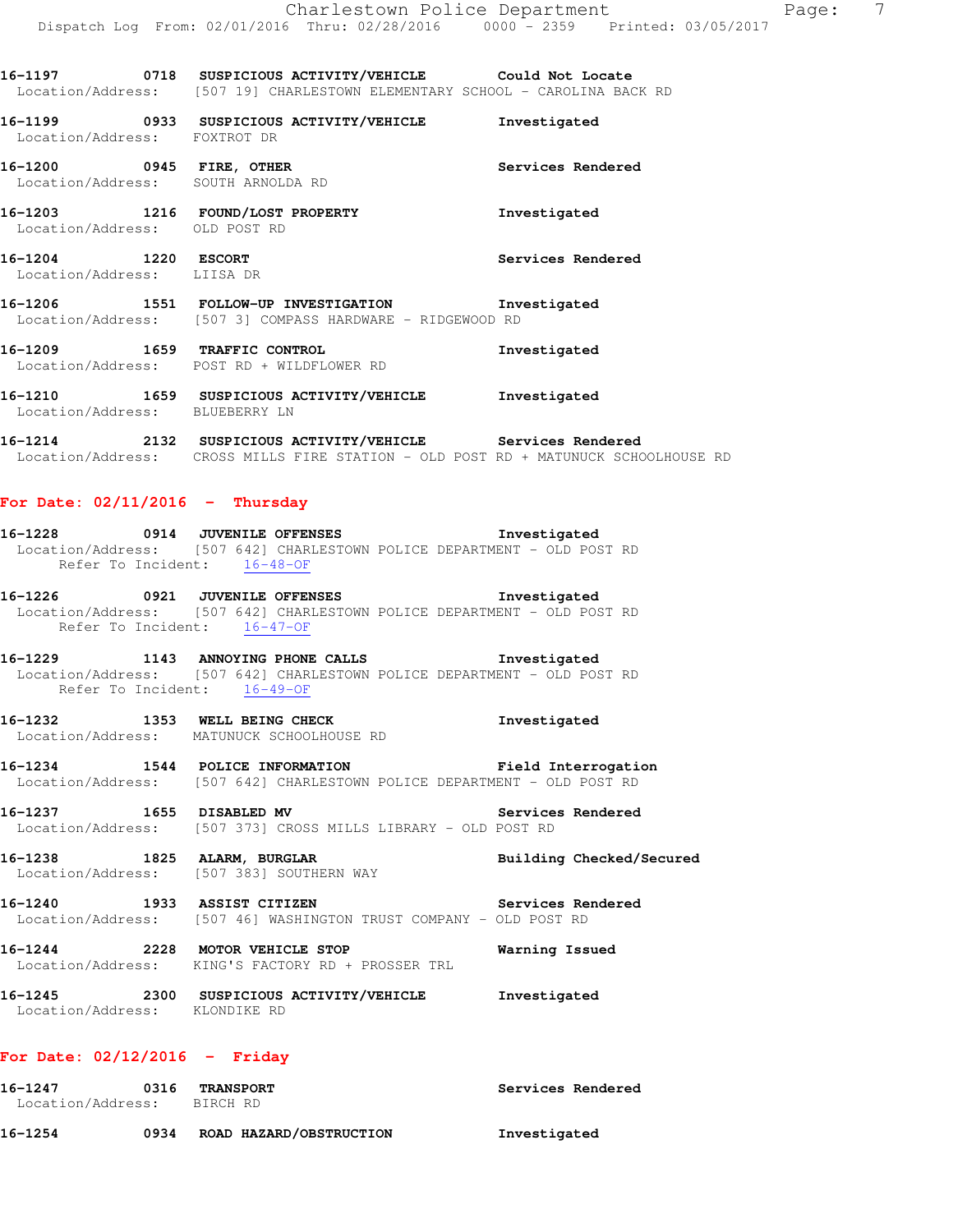Location/Address: [507 263] RTE 1 @ TOURIST INFO - POST RD

- **16-1259 1440 TRAFFIC CONTROL No Action Required**  Location/Address: POST RD + EAST BEACH RD
- **16-1262 1559 MOTOR VEHICLE STOP Warning Issued**  Location/Address: POST RD + EAST BEACH RD
- **16-1263 1633 MOTOR VEHICLE STOP Warning Issued**  Location/Address: POST RD + FALCONE LN
- **16-1264 1636 MOTOR VEHICLE STOP Warning Issued**  Location/Address: [507 263] RTE 1 @ TOURIST INFO - POST RD
- **16-1265 1646 OFFICER WANTED Services Rendered**  Location/Address: COLUMBIA HEIGHTS RD
- **16-1266 1712 MOTOR VEHICLE STOP Warning Issued**  Location/Address: KING'S FACTORY RD + SHUMANKANUC HILL RD
- **16-1267 1917 MOTOR VEHICLE STOP Warning Issued**  Location/Address: [507 258] RTE 1 @ SOUTH KINGSTOWN LINE - POST RD
- **16-1270 2109 MOTOR VEHICLE STOP Warning Issued**  Location/Address: POST RD + NARROW LN
- **16-1271 2342 ALARM, BURGLAR Building Checked/Secured**  Location/Address: SHADY HARBOR DR

#### **For Date: 02/13/2016 - Saturday**

|                                    | 16-1273  0238  POLICE INFORMATION  Services Rendered<br>  Location/Address: [507 642] CHARLESTOWN POLICE DEPARTMENT - OLD POST RD       |  |
|------------------------------------|-----------------------------------------------------------------------------------------------------------------------------------------|--|
| Location/Address: SOUTH COUNTY TRL |                                                                                                                                         |  |
|                                    | 16-1284  0932 DISABLED MV  Services Rendered<br>Location/Address: [507 100] RTE 1 @ FIORES - POST RD                                    |  |
|                                    | 16-1285 1027 DISABLED MV Could Not Locate<br>Location/Address: POST RD + WEST BEACH RD                                                  |  |
|                                    | 16-1286 1100 MOTOR VEHICLE STOP 60 Warning Issued<br>Location/Address: POST RD + ROSS HILL RD                                           |  |
|                                    | 16-1288 1245 ASSIST OTHER AGENCY Services Rendered<br>Location/Address: [507 215] SAINT ANDREW LUTHERAN CHURCH - EAST BEACH RD          |  |
|                                    | 16-1291 1340 ALARM, BURGLAR 1997 Building Checked/Secured<br>Location/Address: [507 372] SOUTH SHORE MENTAL HEALTH - OLD POST RD        |  |
|                                    | 16-1293 1545 ALARM, BURGLAR BURGER Building Checked/Secured<br>Location/Address: [507 364] CROTTY AND SONS AUTO BODY - SOUTH COUNTY TRL |  |
|                                    | 16-1294 1652 ALARM, BURGLAR 2008 Building Checked/Secured<br>Location/Address: [507 364] CROTTY AND SONS AUTO BODY - SOUTH COUNTY TRL   |  |

**16-1295 1708 DISABLED MV Services Rendered**  Location/Address: CAROLINA BACK RD

### **For Date: 02/14/2016 - Sunday**

- **16-1299 0052 ALARM, FIRE No Action Required**  Location/Address: [507 471] SHELTER HARBOR GOLF MAINTANANCE FACILITY - ROSS HILL RD
- **16-1300 0151 ALARM, BURGLAR Building Checked/Secured**  Location/Address: [507 76] DOWNEY WEAVER POST - WHIPPLE DR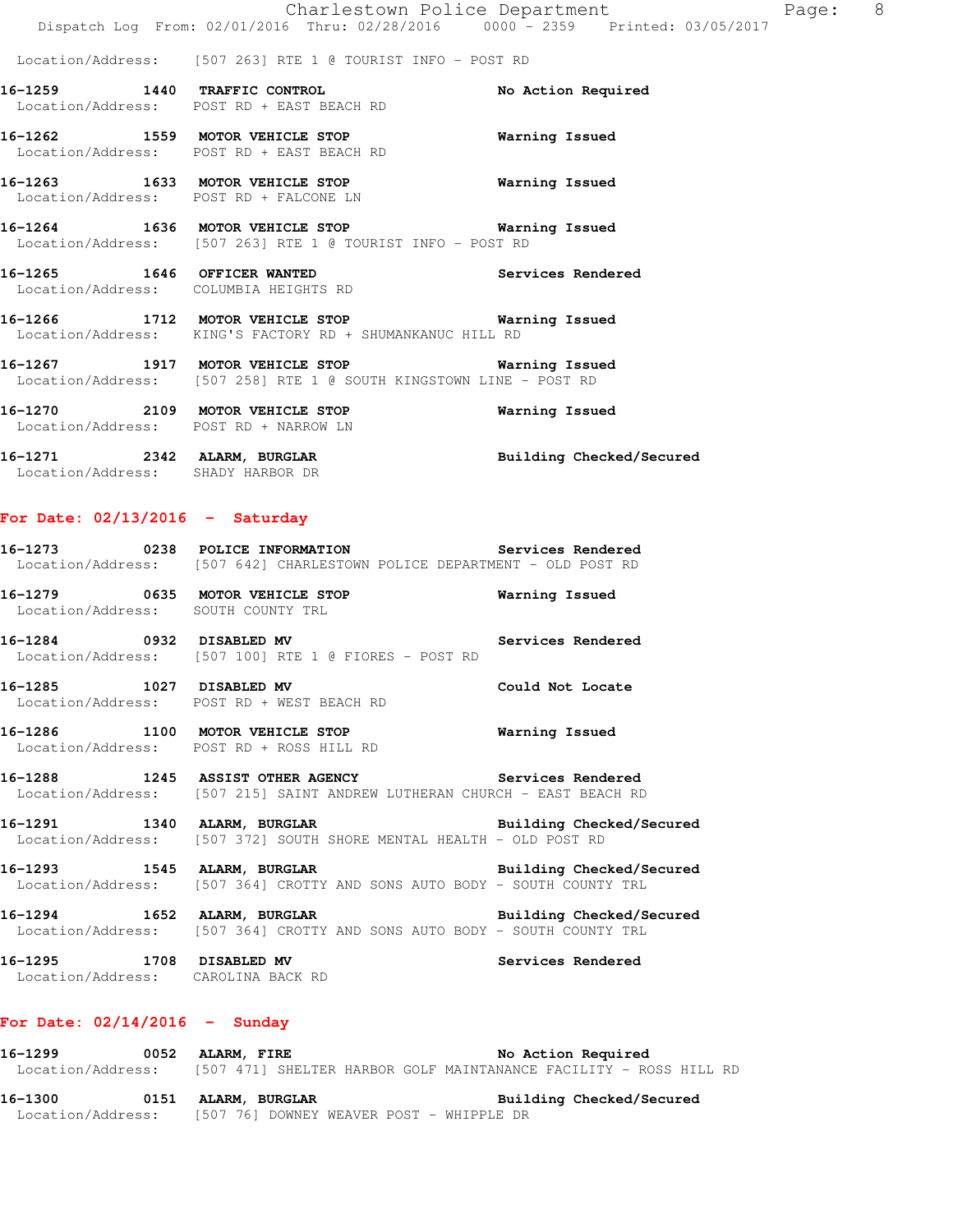**16-1301 0153 POLICE INFORMATION No Action Required**  Location/Address: RAILROAD AVE **16-1314 0703 DISABLED MV Services Rendered**  Vicinity of: [507 15] CASTLEROCK CONDOMINIUMS - CASTLE ROCK DR **16-1316 0836 ALARM, BURGLAR Building Checked/Secured**  Location/Address: RAM ISLAND RD **16-1317 1043 MOTOR VEHICLE STOP Warning Issued**  Location/Address: POST RD + WEST BEACH RD **16-1318 1520 MOTOR VEHICLE STOP Warning Issued**  Location/Address: [507 283] RTE 2 @ GIFT BARN - SOUTH COUNTY TRL **16-1321 1722 ALARM, BURGLAR False Alarm**  Location/Address: POST RD **16-1323 2045 ALARM, BURGLAR Building Checked/Secured**  Location/Address: [507 516] NORTH NIANTIC DR **For Date: 02/15/2016 - Monday** 16-1332 0627 OFFICER WANTED Services Rendered Location/Address: STARRETT DR **16-1334 0833 REGISTERED SEX OFFENDER Services Rendered**  Refer To Incident: 16-50-OF **16-1335 0922 MOTOR VEHICLE STOP Warning Issued**  Location/Address: POST RD + WEST BEACH RD **16-1336 1111 ANIMAL COMPLAINT Could Not Locate**  Location/Address: OLD COACH RD + NARROW LN **16-1337 1332 LARCENY No Action Required**  Location/Address: [507 45] RIPPY'S LIQUOR MART - SOUTH COUNTY TRL **16-1339 1521 FIRE, OTHER Services Rendered**  Location/Address: CENTER ST **16-1357 1600 ASSIST CITIZEN Services Rendered**  Location/Address: [507 642] CHARLESTOWN POLICE DEPARTMENT - OLD POST RD Refer To Incident: 16-52-OF **16-1340 1745 ALARM, BURGLAR Building Checked/Secured**  Location/Address: OCEAN RIDGE DR **16-1342 1842 MVA - Minor Report Taken**  Location/Address: CAROLINA BACK RD Refer To Accident: 16-19-AC **16-1343 1854 DISABLED MV Investigated**  Vicinity of: NARROW LN **16-1344 1934 ALARM, BURGLAR Investigated**  Location/Address: [507 253] GREENSCAPES - OLD POST RD **16-1345 2003 ALARM, BURGLAR Building Checked/Secured**  Location/Address: [507 604] BESTWAY GAS STATION - POST RD **16-1346 2055 ASSIST OTHER POLICE DEPT Could Not Locate**  Location/Address: BUCKEYE BROOK RD **16-1347 2259 MVA - Minor Report Taken**  Location/Address: POST RD + NARROW LN Refer To Accident: 16-20-AC **16-1348 2309 POLICE INFORMATION Could Not Locate**  Location/Address: DRIFTWOOD DR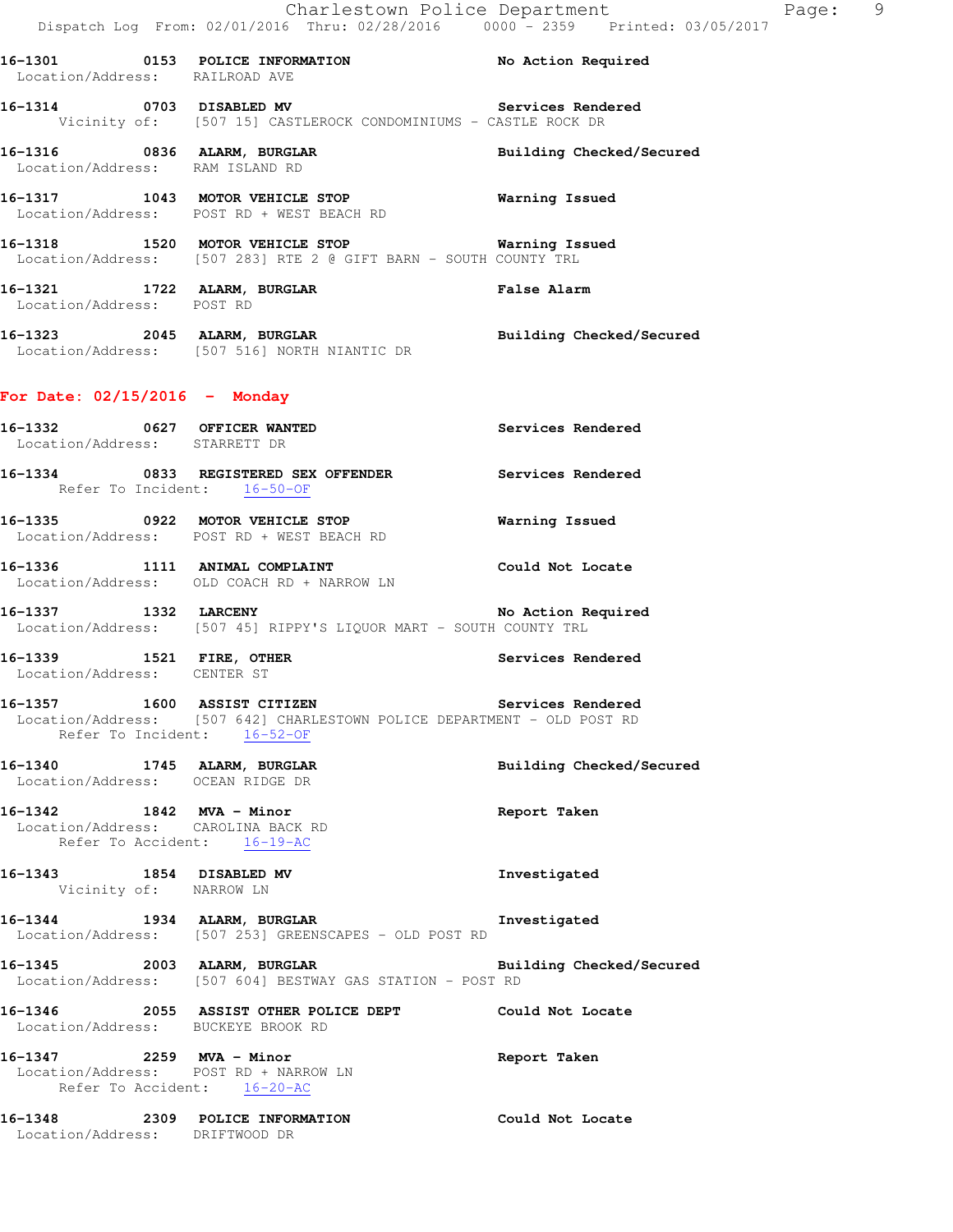| 16-1349           | 2325 MVA - Minor | Investigated |
|-------------------|------------------|--------------|
| Location/Address: | NARROW LN        |              |

## **For Date: 02/16/2016 - Tuesday**

| 16–1355<br>Location/Address: WEST END RD | 0520 | ALARM, BURGLAR                                                                                   | Building Checked/Secured |
|------------------------------------------|------|--------------------------------------------------------------------------------------------------|--------------------------|
| 16–1366                                  | 1244 | POLICE INFORMATION                                                                               | Investigated             |
|                                          |      | Location/Address: [507 45] RIPPY'S LIOUOR MART - SOUTH COUNTY TRL<br>Refer To Incident: 16-53-OF |                          |
| 16–1367                                  | 1316 | <b>OFFICER WANTED</b>                                                                            | Investigated             |
|                                          |      | Location/Address: [507 357] K&S PIZZA - CAROLINA BACK RD                                         |                          |
|                                          |      | Refer To Incident: 16-54-OF                                                                      |                          |
| 16–1370<br>Location/Address:             | 1631 | ANNOYING PHONE CALLS<br>BUCKEYE BROOK RD                                                         | No Action Required       |

**16-1376 2042 ALARM, BURGLAR Could Not Locate**  Location: OCEAN RIDGE **16-1377 2155 ROAD HAZARD/OBSTRUCTION Removed Hazard** 

 Location/Address: POST RD + TAMANACO DR **16-1378 2203 TRAFFIC CONTROL Services Rendered**  Location/Address: POST RD + EAST BEACH RD

**16-1379 2330 TRAFFIC CONTROL No Action Required**  Location/Address: POST RD + PROSSER TRL

#### **For Date: 02/17/2016 - Wednesday**

| 16-1380 | 0024 | <b>MOTOR VEHICLE STOP</b>         | Warning Issued                                                                                                       |
|---------|------|-----------------------------------|----------------------------------------------------------------------------------------------------------------------|
|         |      | Location/Address: BISCUIT CITY RD |                                                                                                                      |
| .       |      |                                   | <u>a matematika sebagai kecamatan di kacamatan di kacamatan di kacamatan di kacamatan di kacamatan di kacamatan </u> |

**16-1381 0027 POLICE INFORMATION Building Checked/Secured**  Location/Address: BLUEBERRY LN

**16-1384 0216 ALARM, FIRE Building Checked/Secured**  Location/Address: [507 471] SHELTER HARBOR GOLF MAINTANANCE FACILITY - ROSS HILL RD

**16-1390 0608 POLICE INFORMATION Investigated**  Location/Address: CEDAR RD

**16-1391 0651 ALARM, BURGLAR Building Checked/Secured**  Location/Address: [507 604] BESTWAY GAS STATION - POST RD

**16-1392 0703 MOTOR VEHICLE STOP Warning Issued**  Location/Address: POST RD + ROSS HILL RD

**16-1393 1107 FOLLOW-UP INVESTIGATION Investigated**  Location/Address: [507 884] CAROLINA BACK RD

**16-1394 1122 TRAFFIC CONTROL No Action Required**  Location/Address: POST RD

**16-1398 1236 OFFICER WANTED No Action Required**  Location/Address: LIISA DR

16-1400 1331 WELL BEING CHECK COULD Not Locate Location/Address: FOXTROT DR

16-1401 **1445 FIRE, OTHER Services Rendered** Location/Address: NORTH CASTLE WAY

**16-1402 1608 SUSPICIOUS ACTIVITY/VEHICLE Building Checked/Secured**  Location/Address: EAST BEACH RD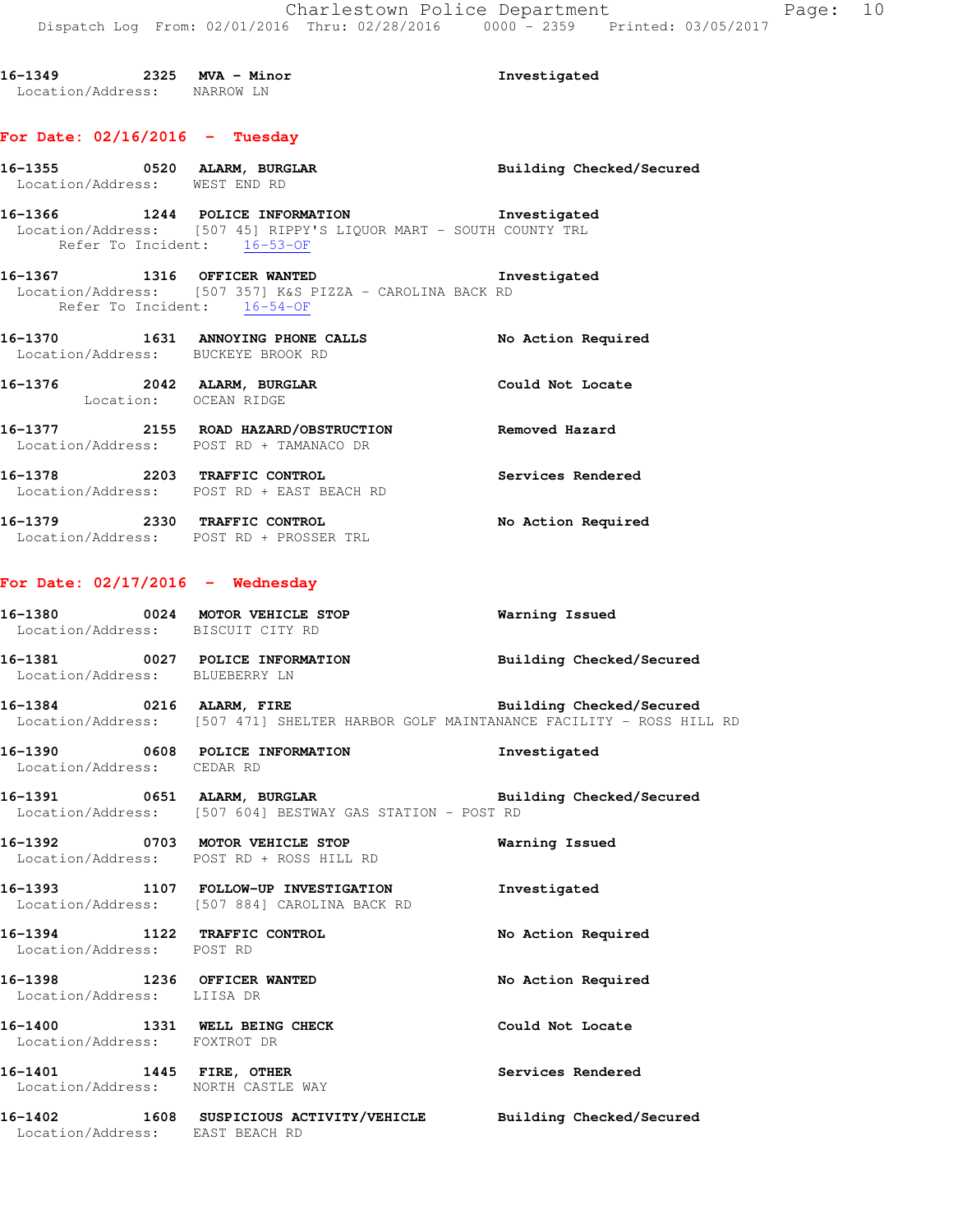16-1403 **1634 ANIMAL COMPLAINT 16-1403** Services Rendered Location/Address: [507 642] CHARLESTOWN POLICE DEPARTMENT - OLD POST RD

**16-1405 1715 MOTOR VEHICLE COMPLAINT Could Not Locate**  Location/Address: [507 286] RTE 112 @ RICHMOND LINE - CAROLINA BACK RD

**16-1407 1937 MOTOR VEHICLE STOP Warning Issued**  Location/Address: AUBURN DR + NARROW LN

**16-1408 2003 DISABLED MV Services Rendered**  Location/Address: CAROLINA BACK RD + SKAGERRAK RD

**16-1409 2037 DISTURBANCE/Music/Noise Unfounded**  Location/Address: CEDAR SWAMP PATH

16-1410 **2123** WELL BEING CHECK **Taken/Refered to Other A**  Location/Address: [507 642] CHARLESTOWN POLICE DEPARTMENT - OLD POST RD Refer To Incident: 16-55-OF

### **For Date: 02/18/2016 - Thursday**

**16-1416 0553 MOTOR VEHICLE STOP Warning Issued**  Location/Address: SOUTH COUNTY TRL + HONEY LOCUST DR

**16-1417 0753 SUSPICIOUS ACTIVITY/VEHICLE Unfounded**  Location/Address: [507 365] FAMOUS PIZZA - OLD POST RD

**16-1418 0848 FOLLOW-UP INVESTIGATION Investigated**  Location/Address: [507 884] CAROLINA BACK RD

**16-1419 0903 POLICE INFORMATION Services Rendered**  Location/Address: RIDGEWOOD RD

**16-1420 1111 FOUND/LOST PROPERTY Investigated**  Location/Address: [507 642] CHARLESTOWN POLICE DEPARTMENT - OLD POST RD

**16-1422 1636 POLICE INFORMATION Investigated**  Location/Address: EAST BEACH RD

**16-1424 1822 ASSIST CITIZEN Services Rendered**  Location/Address: [507 357] K&S PIZZA - CAROLINA BACK RD

**16-1426 1933 MOTOR VEHICLE STOP Warning Issued**  Location/Address: OLD POST @ WESTERLY - OLD POST RD

**16-1428 2218 911 CALLS/False/Hang-Ups/Open Investigated**  Location/Address: NARROW LN Refer To Arrest: 16-19-AR Arrest: HARDING, EVAN Address: 194 NARROW LN CHARLESTOWN, RI<br>Age: 21 Age: 21 Charges: DOMESTIC-SIMPLE ASSAULT/BATTERY Refer To Incident: 16-56-OF

## **For Date: 02/19/2016 - Friday**

**16-1429 0009 ROBBERY IN PROGRESS Investigated**  Location/Address: [507 72] CUMBERLAND FARMS - OLD POST RD Refer To Incident: 16-57-OF **16-1430 0052 MVA - Minor Investigated**  Location/Address: ALTON CAROLINA RD Refer To Accident: 16-21-AC **16-1438 0701 DISABLED MV No Action Required**  Location/Address: WESTERLY LINE - POST RD **16-1439 0749 PSYCHOLOGICAL EMERGENCY Transported to Hospital**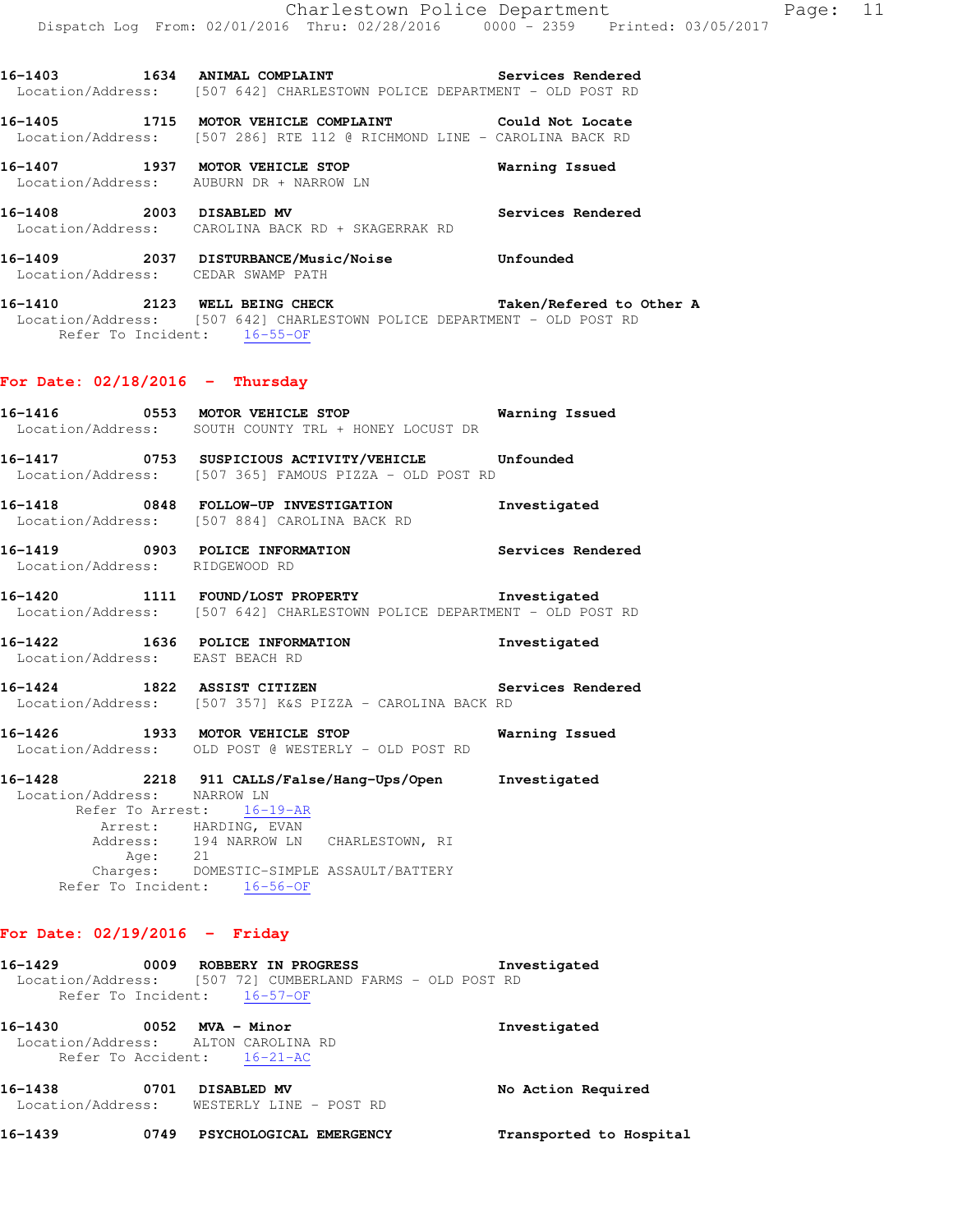|                                                                                                | Dispatch Log From: 02/01/2016 Thru: 02/28/2016 0000 - 2359 Printed: 03/05/2017                                                                                                                                                    | Charlestown Police Department<br>P |
|------------------------------------------------------------------------------------------------|-----------------------------------------------------------------------------------------------------------------------------------------------------------------------------------------------------------------------------------|------------------------------------|
| Location/Address: OLD POST RD<br>Refer To Incident: 16-58-OF                                   |                                                                                                                                                                                                                                   |                                    |
|                                                                                                | 16-1441 1015 MOTOR VEHICLE STOP 6 Warning Issued<br>Location/Address: POST RD + WILDFLOWER RD                                                                                                                                     |                                    |
|                                                                                                | 16-1442 1022 MOTOR VEHICLE COMPLAINT Could Not Locate<br>Vicinity of: SOUTH COUNTY TRL + CAROLINA BACK RD                                                                                                                         |                                    |
| Refer To Accident: 16-22-AC                                                                    | 16-1443 1142 MVA - W/Injury/Fluid/Hazard Transported to Hospital Location/Address: [507 45] RIPPY'S LIQUOR MART - SOUTH COUNTY TRL                                                                                                |                                    |
| Location/Address: ARCHES RD                                                                    | 16-1444 1225 ASSIST CITIZEN Services Rendered                                                                                                                                                                                     |                                    |
| Refer To Incident: 16-63-OF                                                                    | 16-1445 1258 FOUND/LOST PROPERTY 1nvestigated<br>Vicinity of: [507 369] WILCOX TAVERN - OLD POST RD                                                                                                                               |                                    |
|                                                                                                | 16-1446 1312 FIRE, OTHER 16-1446<br>Location/Address: [507 381] CVS PHARMACY - OLD POST RD                                                                                                                                        |                                    |
|                                                                                                | 16-1447   1547   FOLLOW-UP INVESTIGATION   Could Not Locate Location/Address:   NARROW LN                                                                                                                                         |                                    |
|                                                                                                | 16-1448 1728 MOTOR VEHICLE STOP Citation Issued<br>Location/Address: POST RD + WILDFLOWER RD                                                                                                                                      |                                    |
|                                                                                                | 16-1449 1759 MOTOR VEHICLE STOP Warning Issued<br>Location/Address: [507 258] RTE 1 @ SOUTH KINGSTOWN LINE - POST RD                                                                                                              |                                    |
|                                                                                                | 16-1450 1836 ASSIST OTHER AGENCY<br>Location/Address: EAST BEACH LANDING - EAST BEACH RD                                                                                                                                          | Taken/Refered to Other A           |
|                                                                                                | 16-1452 2010 LARCENY<br>Location/Address: KLONDIKE RD                                                                                                                                                                             | Investigated                       |
| 16-1453 2050 STOLEN M/V<br>Location/Address: KLONDIKE RD<br>Refer To Summons: 16-22-AR<br>Age: | Summons: PERRY, Q VADOL<br>Address: 165 SAND TURN RD SOUTH KINGSTOWN, RI<br>22<br>Charges: INJURING OR TAMPERING WITH VEHICLES<br>WANDERING & PROWLING<br>DRIVING WITHOUT CONSENT OF OWNER<br>INJURING OR TAMPERING WITH VEHICLES | Report Taken                       |
| For Date: $02/20/2016$ - Saturday                                                              | Refer To Incident: 16-59-OF                                                                                                                                                                                                       |                                    |
| 16-1467 1154 ESCORT<br>Location/Address: CAROLINA BACK RD                                      |                                                                                                                                                                                                                                   | Services Rendered                  |
| 16-1471                                                                                        | 1330 MOTOR VEHICLE COMPLAINT<br>Location/Address: [507 258] RTE 1 @ SOUTH KINGSTOWN LINE - POST RD                                                                                                                                | Could Not Locate                   |
|                                                                                                | 16-1472 1352 MOTOR VEHICLE STOP<br>Location/Address: POST RD + WEST BEACH RD                                                                                                                                                      | Warning Issued                     |
| 16-1476 1437 MVA - Minor<br>Location/Address: OLD POST RD<br>Refer To Accident: 16-23-AC       |                                                                                                                                                                                                                                   | Services Rendered                  |

**16-1477 1634 MOTOR VEHICLE STOP Warning Issued**  Location/Address: BUCKEYE BROOK RD 16-1478 **1718** MOTOR VEHICLE STOP **16-1478** Services Rendered

Refer To Incident: 16-60-OF

Page: 12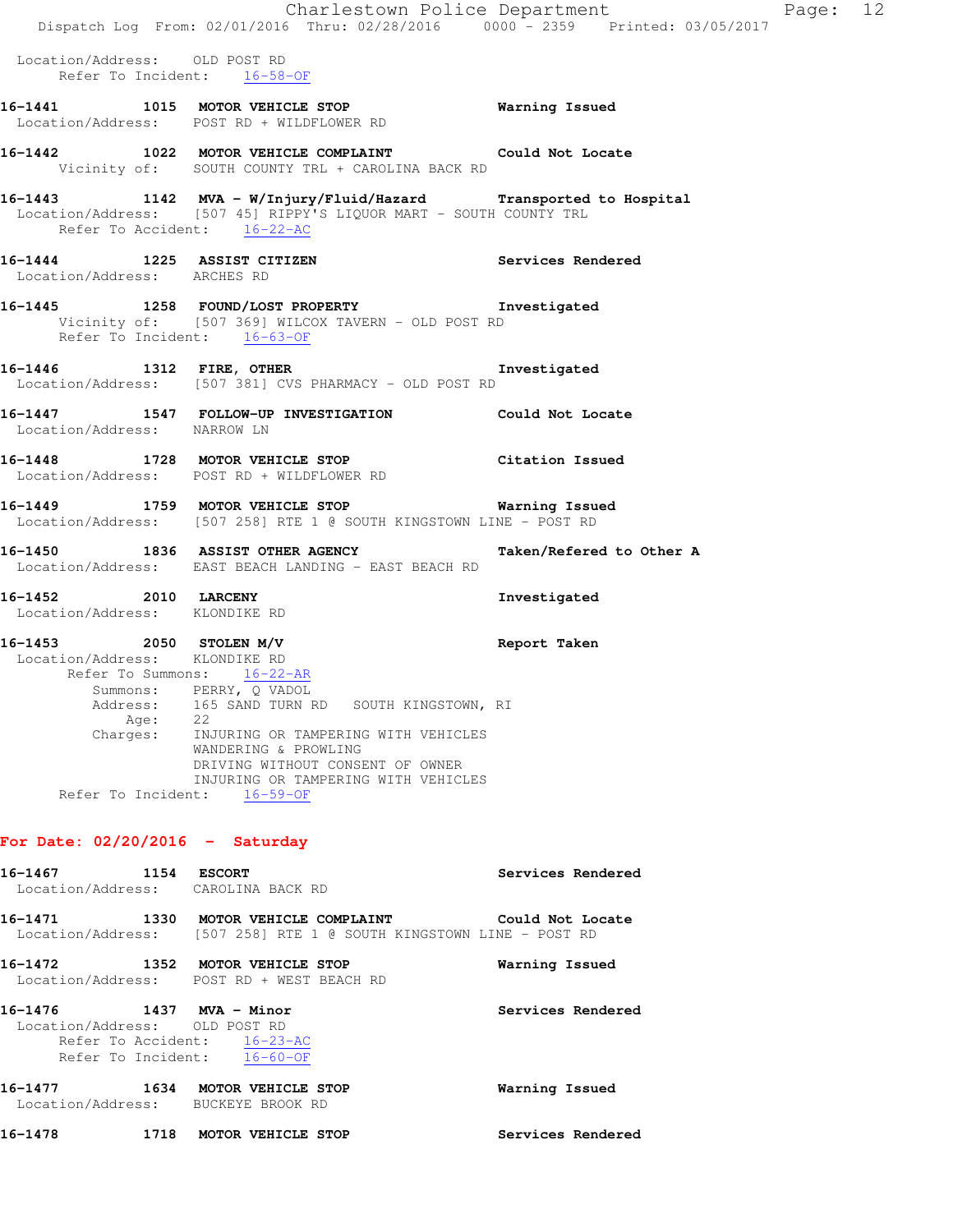|                                 | Charlestown Police Department                                                                     | Dispatch Log From: 02/01/2016 Thru: 02/28/2016 0000 - 2359 Printed: 03/05/2017 | Page: | 13 |
|---------------------------------|---------------------------------------------------------------------------------------------------|--------------------------------------------------------------------------------|-------|----|
|                                 | Location/Address: [507 841] BREACHWAY GRILL - CHARLESTOWN BEACH RD                                |                                                                                |       |    |
|                                 | Location/Address: POST RD + WILDFLOWER RD                                                         | Warning Issued                                                                 |       |    |
| 16-1480 1829 OFFICER WANTED     | Location/Address: [507 841] BREACHWAY GRILL - CHARLESTOWN BEACH RD                                | Services Rendered                                                              |       |    |
|                                 | 16-1481      1852     SUSPICIOUS ACTIVITY/VEHICLE<br>Location/Address: SOUTH COUNTY TRL + POST RD | Investigated                                                                   |       |    |
| 16-1483 2015 MOTOR VEHICLE STOP | Location/Address: POST RD + FALCONE LN                                                            | Warning Issued                                                                 |       |    |
|                                 | Location/Address: [507 850] CROSS MILLS FIRE STATION - OLD POST RD<br>Refer To Arrest: 16-16-AR   |                                                                                |       |    |

| 16-1489           |                  | 0238 DOMESTIC/Assault/Diso/Other    | Arrest (s) Made    |
|-------------------|------------------|-------------------------------------|--------------------|
| Location/Address: |                  | LAURI DR                            |                    |
|                   | Refer To Arrest: | $16 - 17 - AR$                      |                    |
|                   | Arrest:          | THOMAS, MIRANDA E                   |                    |
|                   | Address:         | 19 LAURI DR Apt. #A CHARLESTOWN, RI |                    |
|                   | Age:             | 36                                  |                    |
|                   | Charges:         | DOMESTIC-DISORDERLY CONDUCT         |                    |
| 16-1490           | 0715             | <b>VANDALISM</b>                    | Investigated       |
|                   |                  | Location/Address: EAST BEACH RD     |                    |
| 16-1493           | 0940             | TRAFFIC CONTROL                     | No Action Required |
| Location/Address: |                  | POST RD                             |                    |
| 16-1498           | 1413             | FIRE.<br><b>OTHER</b>               | Services Rendered  |

Charges: BENCH WARRANT ISSUED FROM 4TH DISTRICT COURT

**16-1486 2327 MOTOR VEHICLE STOP Warning Issued** 

**16-1487 2330 SUSPICIOUS ACTIVITY/VEHICLE Investigated** 

**16-1488 0113 SUSPICIOUS ACTIVITY/VEHICLE Investigated** 

Location/Address: [507 230] PEACHES FRUIT & PRODUCE - CHARLESTOWN BEACH RD

Location/Address: [507 79] ECKEL INSURANCE INC - OLD POST RD

**16-1499 1607 DISTURBANCE/Music/Noise Peace Restored**  Location/Address: OLD POST RD **16-1500 1702 TRAFFIC CONTROL Services Rendered** 

 Location/Address: POST RD + PROSSER TRL **16-1502 1904 MOTOR VEHICLE STOP Warning Issued**  Location/Address: POST RD + NARROW LN

### **For Date: 02/22/2016 - Monday**

Arrest: MAGLIO, WENDY L

Location/Address: NARROW LN

**For Date: 02/21/2016 - Sunday**

Location/Address: POST RD + PROSSER TRL

Age: 51

Address: 44 AUBURN DR CHARLESTOWN, RI

| 16–1517           | 0748 | DUMPING VIOLATIONS                 | Investigated   |
|-------------------|------|------------------------------------|----------------|
| Location/Address: |      | SOUTH COUNTY TRL + HONEY LOCUST DR |                |
| 16–1526           | 0953 | MOTOR VEHICLE STOP                 | Warning Issued |
| Location/Address: |      | POST RD + NARROW LN                |                |

**16-1529 1218 TRANSPORT Arrest(s) Made**  Location/Address: [507 642] CHARLESTOWN POLICE DEPARTMENT - OLD POST RD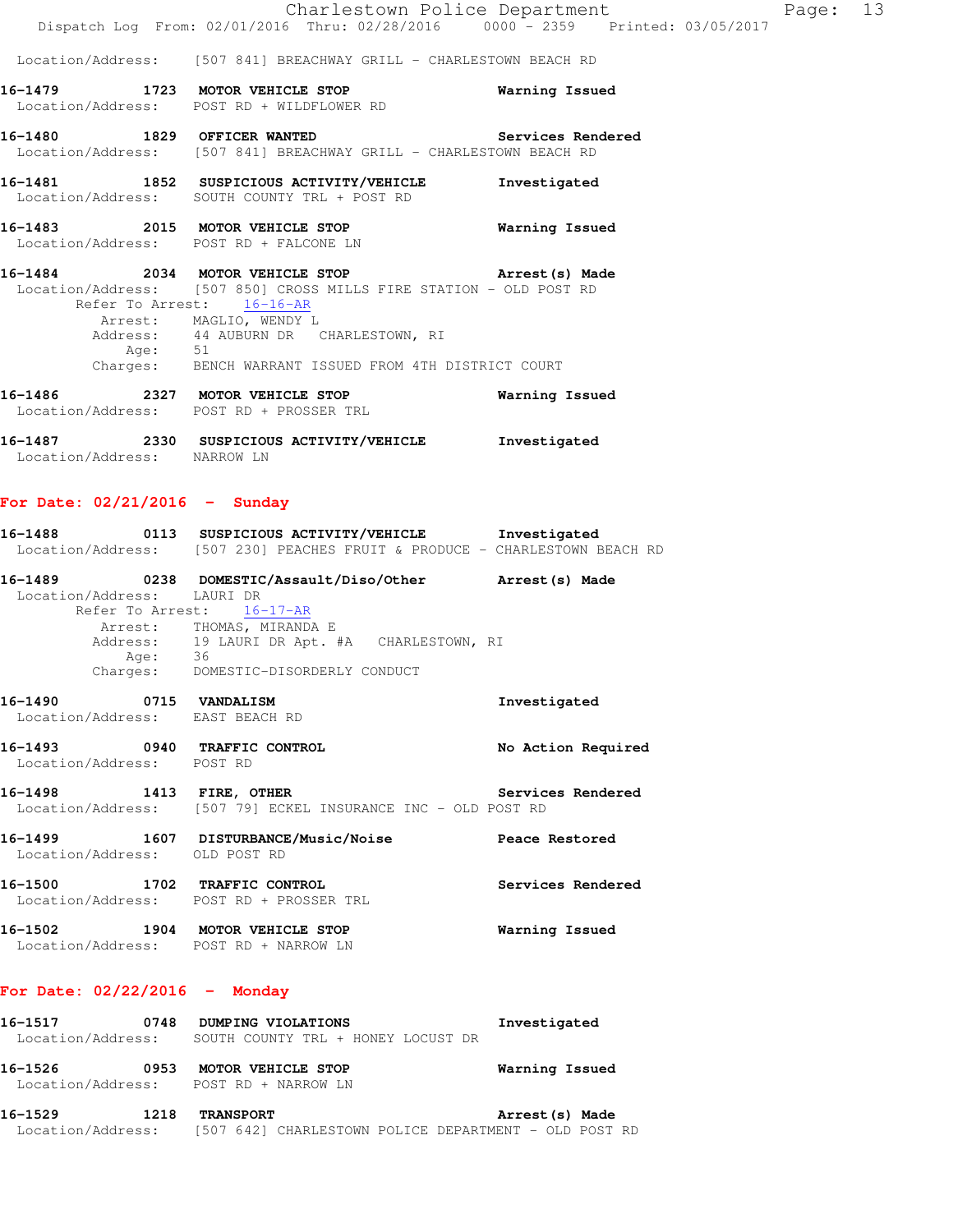Charlestown Police Department Page: 14 Dispatch Log From: 02/01/2016 Thru: 02/28/2016 0000 - 2359 Printed: 03/05/2017 Refer To Arrest:  $16-18-AR$ Arrest: COUTU, JOHN P Address: 39 LEWIS LN SOUTH KINGSTOWN, RI<br>Age: 28 Age: 28 Charges: ROBBERY-1ST DEGREE POSSESSION OF STOLEN VEHICLE/PARTS **16-1531 1405 TRANSPORT Taken/Refered to Other A**  Location/Address: [507 642] CHARLESTOWN POLICE DEPARTMENT - OLD POST RD **16-1534 1530 OFFICER WANTED Report Taken**  Location/Address: ROCKY ACRES DR Refer To Incident: 16-61-OF **16-1535 1604 OFFICER WANTED Peace Restored**  Location/Address: SHANNOCK RD **16-1538 1747 MOTOR VEHICLE STOP Warning Issued**  Location/Address: POST RD + PROSSER TRL **16-1539 1924 ANIMAL COMPLAINT No Action Required**  Location/Address: [507 398] MOHAWK TRL **16-1542 2043 ANIMAL COMPLAINT Removed Hazard**  Location/Address: BISCUIT CITY RD **For Date: 02/23/2016 - Tuesday 16-1554 0549 MOTOR VEHICLE STOP Warning Issued**  Location/Address: POST RD + CROSS MILLS RD **16-1555 0731 SUSPICIOUS ACTIVITY/VEHICLE Could Not Locate**  Location/Address: MILL POND DR **16-1556 0829 WARRANT ARREST Arrest(s) Made**  Location/Address: NARROW LN Refer To Arrest: 16-19-AR Arrest: HARDING, EVAN Address: 194 NARROW LN CHARLESTOWN, RI Age: 21 Charges: DOMESTIC-SIMPLE ASSAULT/BATTERY **16-1558 1156 TRAFFIC CONTROL No Action Required**  Location/Address: POST RD + PROSSER TRL **16-1561 1650 ROAD HAZARD/OBSTRUCTION Services Rendered**  Location/Address: [507 531] NARRAGANSETT INDIAN TRIBAL HEALTH CENTER - SOUTH COUNTY TRL **16-1562 1746 ROAD HAZARD/OBSTRUCTION Services Rendered**  Location/Address: MATUNUCK SCHOOLHOUSE RD + NARROW LN **For Date: 02/24/2016 - Wednesday 16-1567 0026 TRANSPORT Services Rendered**  Location/Address: [507 72] CUMBERLAND FARMS - OLD POST RD **16-1572 0536 TRAFFIC CONTROL Services Rendered**  Location/Address: POST RD + EAST BEACH RD **16-1575 0611 MOTOR VEHICLE STOP Warning Issued**  Location/Address: SOUTH COUNTY TRL + CAROLINA BACK RD **16-1578 1009 ASSIST OTHER AGENCY Services Rendered**  Location/Address: SUNSET DR **16-1579 1020 MOTOR VEHICLE COMPLAINT Taken/Refered to Other A**  Location/Address: [507 263] RTE 1 @ TOURIST INFO - POST RD **16-1580 1231 MOTOR VEHICLE STOP Warning Issued**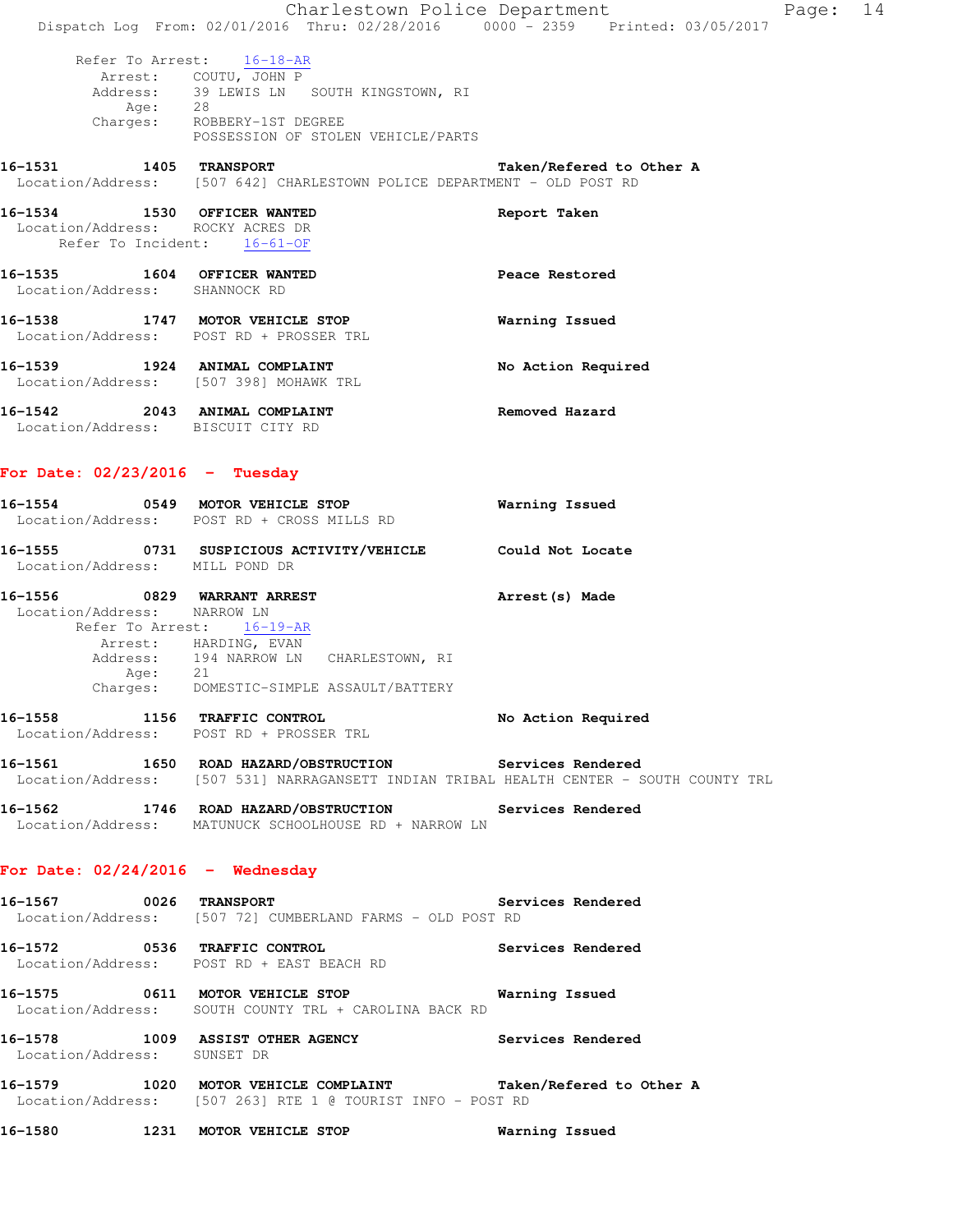|                                                |  |  | Charlestown Police Department   |  | Page: 15 |  |
|------------------------------------------------|--|--|---------------------------------|--|----------|--|
| Dispatch Log From: 02/01/2016 Thru: 02/28/2016 |  |  | 0000 - 2359 Printed: 03/05/2017 |  |          |  |

Location/Address: PROSSER TRL

# **16-1582 1516 TRAFFIC CONTROL Services Rendered**  Location/Address: [507 19] CHARLESTOWN ELEMENTARY SCHOOL - CAROLINA BACK RD

**16-1584 1601 ALARM, BURGLAR Investigated**  Location/Address: WEST END RD

**16-1585 1631 ANIMAL COMPLAINT Investigated**  Location/Address: CHARLES AVE Refer To Incident: 16-62-OF

# **16-1586 1743 MOTOR VEHICLE COMPLAINT Warning Issued**  Location/Address: SHUMANKANUC HILL RD

**16-1587 1804 MOTOR VEHICLE COMPLAINT Could Not Locate**  Location/Address: SHANNOCK RD + SOUTH COUNTY TRL

- **16-1588 1936 ALARM, BURGLAR Building Checked/Secured**  Location/Address: [507 354] PAT'S POWER EQUIPMENT - OLD POST RD
- **16-1589 2138 ROAD HAZARD/OBSTRUCTION Services Rendered**  Location/Address: ROSS HILL RD

### **For Date: 02/25/2016 - Thursday**

| 16-1596 0315 ALARM, BURGLAR<br>Location/Address: OCEAN VIEW AVE   |                                                                                                                                         | Building Checked/Secured |
|-------------------------------------------------------------------|-----------------------------------------------------------------------------------------------------------------------------------------|--------------------------|
|                                                                   | 16-1597 <b>0329 ALARM, BURGLAR 16-1597</b> False Alarm<br>Location/Address: STARRETT DR                                                 |                          |
|                                                                   | 16-1598 0349 FIRE, STRUCTURE<br>Location/Address: MORTH NIANTIC DR                                                                      | Services Rendered        |
|                                                                   | 16-1599 0653 OFFICER WANTED<br>Location/Address: COLUMBIA HEIGHTS RD                                                                    | Investigated             |
| Location/Address: WEST BEACH RD                                   | 16-1600  0705  ROAD HAZARD/OBSTRUCTION  Removed Hazard                                                                                  |                          |
|                                                                   | 16-1601 0738 ROAD HAZARD/OBSTRUCTION Taken/Refered to Other A<br>Location/Address: [507 286] RTE 112 @ RICHMOND LINE - CAROLINA BACK RD |                          |
|                                                                   | 16-1602 0909 ALARM, BURGLAR<br>Location/Address: NARROW LN                                                                              | Building Checked/Secured |
|                                                                   | 16-1606 1559 TRAFFIC CONTROL 159 Services Rendered<br>Location/Address: OLD POST RD + FALCONE LN                                        |                          |
|                                                                   | 16-1608 1718 TRAFFIC CONTROL Services Rendered Location/Address: SOUTH COUNTY TRL + SAND PLAIN RD                                       |                          |
| 16-1610 1814 WELL BEING CHECK<br>Location/Address: SOUTH LEWIS ST |                                                                                                                                         | Investigated             |
|                                                                   | 16-1611 1854 ROAD HAZARD/OBSTRUCTION Removed Hazard<br>Location/Address: KLONDIKE RD                                                    |                          |
|                                                                   | 16-1612 1857 ROAD HAZARD/OBSTRUCTION Removed Hazard<br>Location/Address: KLONDIKE RD                                                    |                          |
|                                                                   | 16-1613 1939 ALARM, BURGLAR BURGINER Building Checked/Secured<br>Location/Address: [507 46] WASHINGTON TRUST COMPANY - OLD POST RD      |                          |
|                                                                   | 16-1616 2059 MOTOR VEHICLE STOP Citation Issued Vicinity of: ROSS HILL RD                                                               |                          |
|                                                                   | 16-1618<br>16-1618 2152 ASSIST OTHER POLICE DEPT Could Not Locate<br>Location/Address: COLUMBIA HEIGHTS OVAL                            |                          |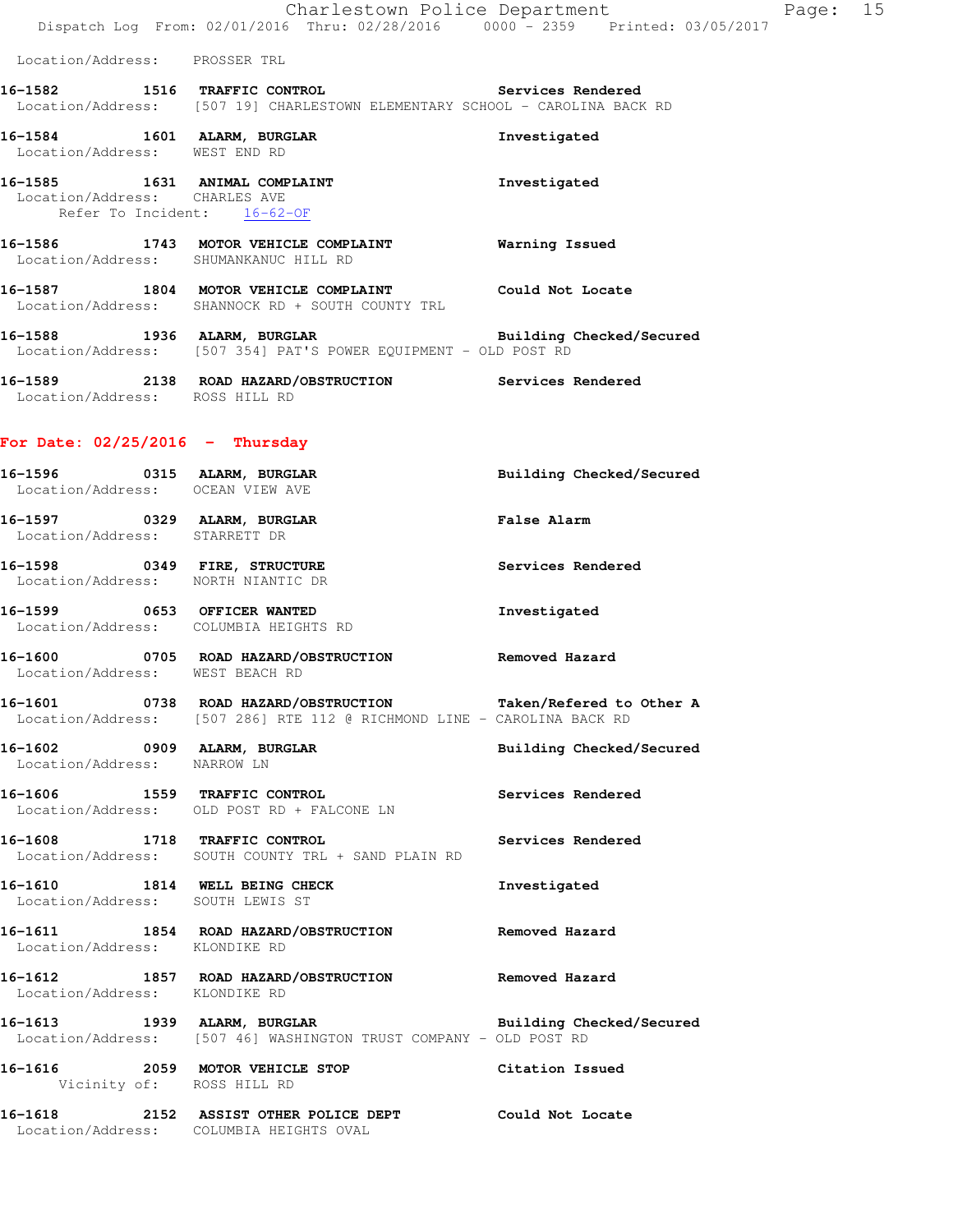|                            | 16-1619 0036 DISABLED MV                                                             |                                                                                                                   | Investigated                                                                                       |
|----------------------------|--------------------------------------------------------------------------------------|-------------------------------------------------------------------------------------------------------------------|----------------------------------------------------------------------------------------------------|
|                            | Location/Address: SOUTH SHORE - POST RD                                              |                                                                                                                   |                                                                                                    |
|                            | Refer To Arrest: 16-20-AR<br>Arrest: CRAM, CHRISTOPER                                | 16-1620 0049 SUSPICIOUS ACTIVITY/VEHICLE Arrest(s) Made<br>Location/Address: [507 207] TROPIC FROST - OLD POST RD |                                                                                                    |
|                            |                                                                                      | Address: 145 PENDAR RD NORTH KINGSTOWN, RI<br>Age: 47<br>Charges: BENCH WARRANT ISSUED FROM 3RD DISTRICT COURT    |                                                                                                    |
| 16-1621 0107 TRANSPORT     |                                                                                      | <b>Services Rendered</b><br>Location/Address: [507 228] PHIL & ANN'S SUNSET MOTEL - OLD POST RD                   |                                                                                                    |
|                            | 16-1631 0838 ALARM, BURGLAR<br>Location/Address: BRIARWOOD DR                        |                                                                                                                   | Building Checked/Secured                                                                           |
|                            | Location/Address: OLD MILL RD                                                        | 16-1632 0847 ROAD HAZARD/OBSTRUCTION Investigated                                                                 |                                                                                                    |
|                            | 16-1634 0852 LARCENY<br>Refer To Incident: 16-64-OF                                  | Location/Address: [507 3] COMPASS HARDWARE - RIDGEWOOD RD                                                         | Report Taken                                                                                       |
|                            | 16-1635 0858 TRANSPORT                                                               | Location/Address: [507 642] CHARLESTOWN POLICE DEPARTMENT - OLD POST RD                                           | Taken/Refered to Other A                                                                           |
|                            | 16-1637 1101 VANDALISM<br>Location/Address: [507 416] MOHEGAN RD                     |                                                                                                                   | Investigated                                                                                       |
|                            | 16-1638 1147 LARCENY<br>Location/Address: KLONDIKE RD<br>Refer To Incident: 16-68-OF |                                                                                                                   | Investigated                                                                                       |
|                            | Location/Address: SHUMANKANUC HILL RD<br>Refer To Incident: 16-65-OF                 | 16-1640 1259 LOST/STOLEN LICENSE PLATES Report Taken                                                              |                                                                                                    |
|                            | 16-1643 1445 HOUSE CHECK<br>Location/Address: CHARLESTOWN BEACH RD                   |                                                                                                                   | Services Rendered                                                                                  |
|                            |                                                                                      | 16-1644 1511 ALARM, BURGLAR 1988 1988 12<br>Location/Address: [507 373] CROSS MILLS LIBRARY - OLD POST RD         |                                                                                                    |
| 16-1645   1600   TRANSPORT |                                                                                      |                                                                                                                   | Services Rendered<br>Location/Address: [507 69] CHARLESTOWN AMBULANCE-RESCUE SERVICE - OLD POST RD |
|                            | 16-1649 1935 TRAFFIC CONTROL<br>Location/Address: SOUTH COUNTY TRL + SHANNOCK RD     |                                                                                                                   | Services Rendered                                                                                  |
|                            | For Date: $02/27/2016$ - Saturday                                                    |                                                                                                                   |                                                                                                    |
| Location/Address: OLD RD   |                                                                                      | 16-1657 0148 FIREWORKS/Possession/Use/Other Investigated                                                          |                                                                                                    |
|                            | Location/Address: [507 69] OLD POST RD                                               | 16-1658 		 0329 ASSIST OTHER POLICE DEPT Services Rendered                                                        |                                                                                                    |
|                            | 16-1661 0703 ALARM, BURGLAR                                                          | Location/Address: [507 29] ARROWHEAD DENTAL - SOUTH COUNTY TRL                                                    | Building Checked/Secured                                                                           |
|                            | 16-1662 0819 MOTOR VEHICLE STOP<br>Location/Address: POST RD + GENERAL STANTON LN    |                                                                                                                   | Warning Issued                                                                                     |
|                            | Location/Address: ROSS HILL RD                                                       | 16-1664 0851 EMBEZZELMENT/FRAUD/FORGERY Report Taken                                                              |                                                                                                    |